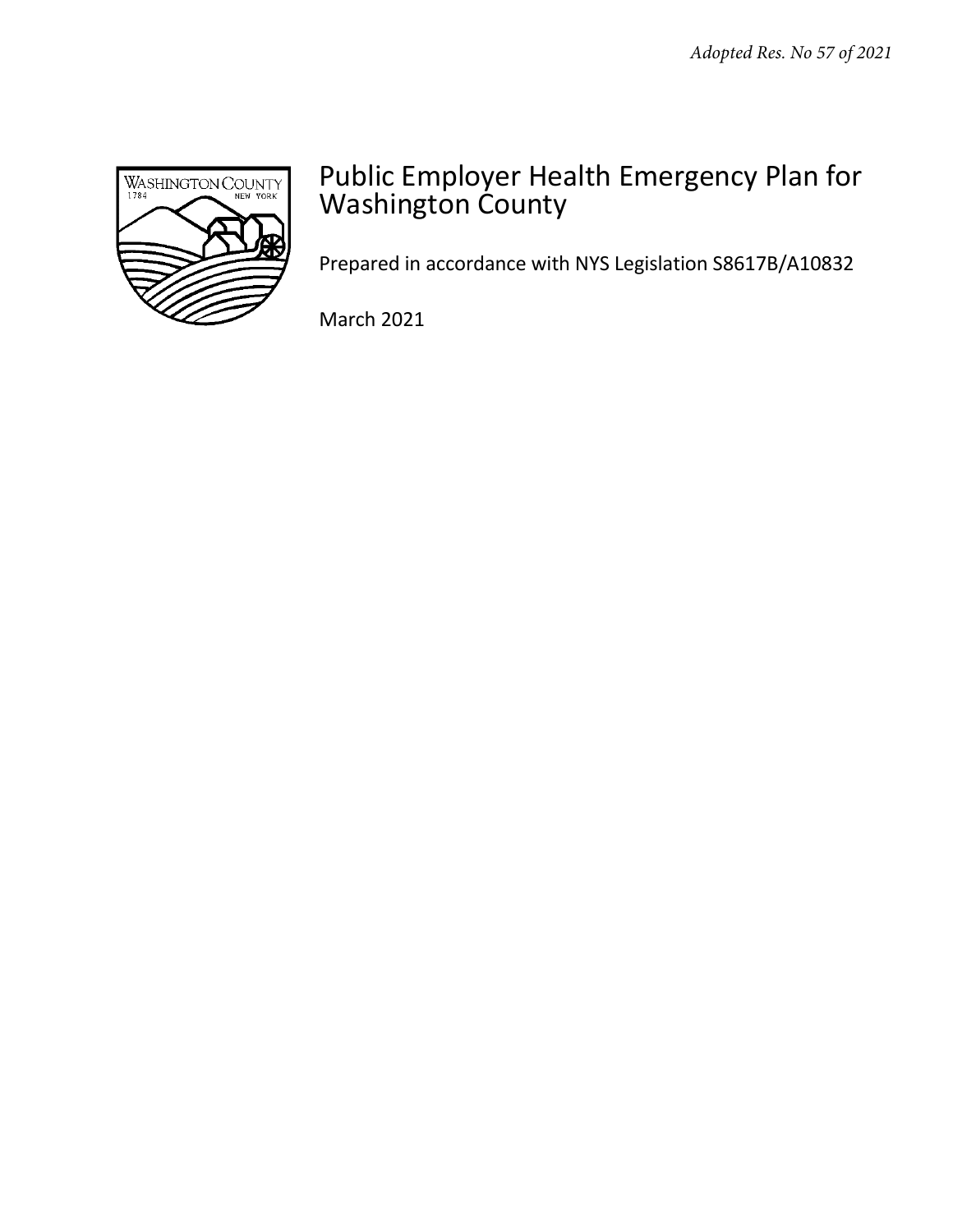| <b>Table of Contents</b>                               | Page              |
|--------------------------------------------------------|-------------------|
| Promulgation                                           | $\mathbf{1}$      |
| Purpose, Scope, Situation Overview and Assumptions     | $\overline{2}$    |
| Purpose                                                | $\overline{2}$    |
| Scope                                                  | $\overline{2}$    |
| <b>Situation Overview</b>                              | $2 - 3$           |
| <b>Planning Assumptions</b>                            | 3                 |
| <b>Concept of Operations</b>                           | $\overline{4}$    |
| <b>Mission Essential Functions</b>                     | $4 - 5$           |
| <b>Essential Positions</b>                             | 5                 |
| Reducing Risk Through Remote Work and Staggered Shifts | $5-6$             |
| <b>Remote Work Protocols</b>                           | 5                 |
| <b>Staggered Shifts</b>                                | 6                 |
| Personal Protective Equipment                          | $6 - 7$           |
| <b>Staff Exposures</b>                                 | $7 - 10$          |
| Cleaning & Disinfection                                | 10                |
| <b>Employee Leave</b>                                  | $10 - 11$         |
| Documentation of Work Hours and Locations              | 11                |
| <b>Housing for Essential Employees</b>                 | 11                |
| <b>Essential Functions/Position Listing</b>            | <b>APPENDIX A</b> |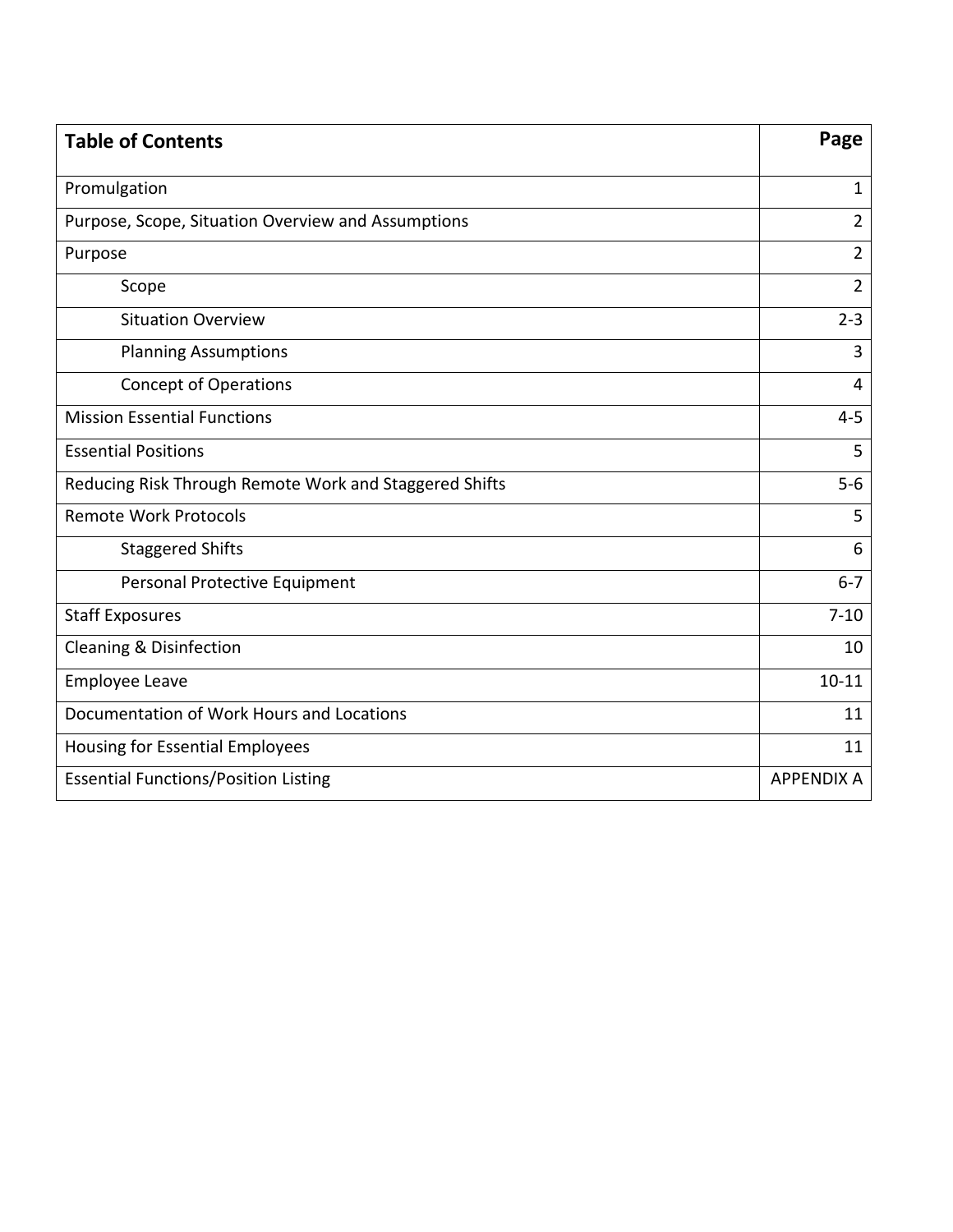# Promulgation

This plan has been developed in accordance with the amended New York State Labor Law section 27-c and New York State Education Law paragraphs k and I of subdivision 2 of section 2801-a (as amended by section 1 of part B of chapter 56 of the laws of 2016), as applicable.

This plan has been developed with the input of the following collective bargaining units as required by the amended New York State Labor Law: Corrections Officers Association, CSEA Local 1000 AFSCME AFL-CIO, UPSEU Deputy Sheriff's Association PBA, NYSNA, Teamsters Local 294, UPSEU Communications Officers and Supervising Communications Officers.

No content of this plan is intended to impede, infringe, diminish, or impair the rights of Washington County or our valued employees under any law, rule, regulation, or collectively negotiated agreement, or the rights and benefits which accrue to employees through collective bargaining agreements, or otherwise diminish the integrity of the existing collective bargaining relationship.

This plan has been approved in accordance with requirements applicable to the agency, jurisdiction, authority, or district, as represented by the signature of the authorized individual below.

As the authorized official of Washington County, I hereby attest that this plan has been developed, approved, and placed in full effect in accordance with S8617B/A10832 which amends New York State Labor Law section 27-c and New York State Education Law paragraphs k and I of subdivision 2 of section 2801-a (as amended by section 1 of part B of chapter 56 of the laws of 2016), as applicable, to address public health emergency planning requirements.

Signature:

Samuel J. Ha Chairman, Washington County Board of Supervisors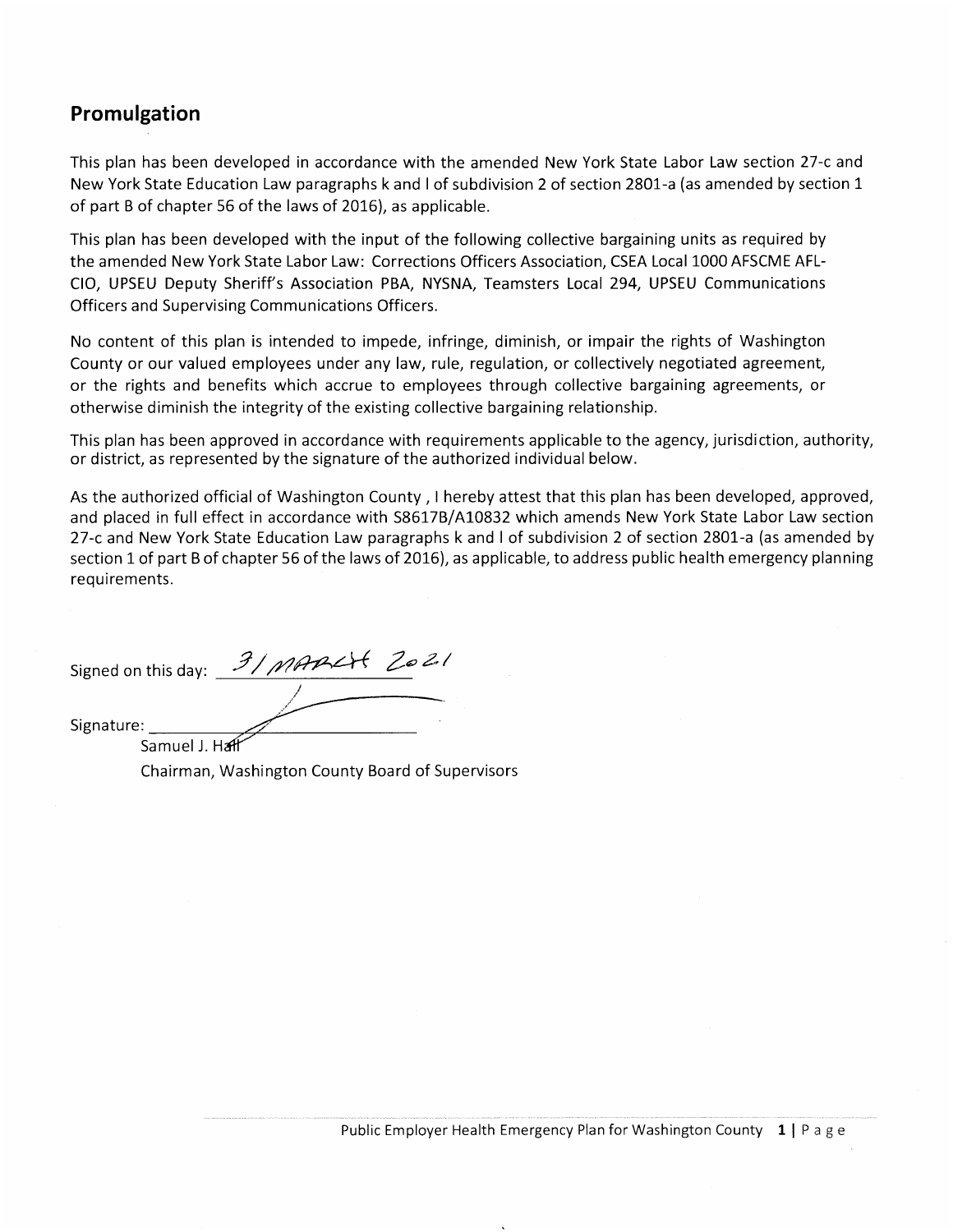# **Purpose, Scope, Situation Overview, and Assumptions**

#### **Purpose**

This plan has been developed in accordance with the amended New York State Labor Law section 27-c and New York State Education Law paragraphs k and l of subdivision 2 of section 2801-a (as amended by section 1 of part B of chapter 56 of the laws of 2016), as applicable. These laws were amended by the passing of legislation S8617B/A10832 signed by the Governor of New York State on September 7, 2020. This legislation requires public employers to adopt a plan for operations in the event of a declared public health emergency involving a communicable disease. The plan includes the identification of essential positions, facilitation of remote work for non-essential positions, provision of personal protective equipment, and protocols for supporting contact tracing.

#### **Scope**

This plan was developed exclusively for and is applicable to Washington County. This plan is pertinent to a declared public health emergency in the State of New York which may impact our operations; and it is in the interest of the safety of our employees and contractors, and the continuity of our operations that we have promulgated this plan.

#### **Situation Overview**

On March 11, 2020 the World Health Organization declared a pandemic for the novel coronavirus which causes the COVID-19 severe acute respiratory syndrome. This plan has been developed in accordance with amended laws to support continued resilience for a continuation of the spread of this disease or for other infectious diseases which may emerge and cause a declaration of a public health emergency.

The health and safety of our employees and contractors is crucial to maintaining our mission essential operations. We encourage all employees and contractors to use [CDC Guidance for Keeping Workplaces,](https://www.cdc.gov/coronavirus/2019-ncov/downloads/workplace-school-and-home-guidance.pdf)  [Schools, Homes, and Commercial Establishments Safe.](https://www.cdc.gov/coronavirus/2019-ncov/downloads/workplace-school-and-home-guidance.pdf) The fundamentals of reducing the spread of infection include:

- Using hand sanitizer and washing hands with soap and water frequently, including:
	- o After using the restroom
	- o After returning from a public outing
	- o After touching/disposing of garbage
	- $\circ$  After using public computers, touching public tables, and countertops, etc.
- Practice social distancing whenever possible
- Use of face masks / face shields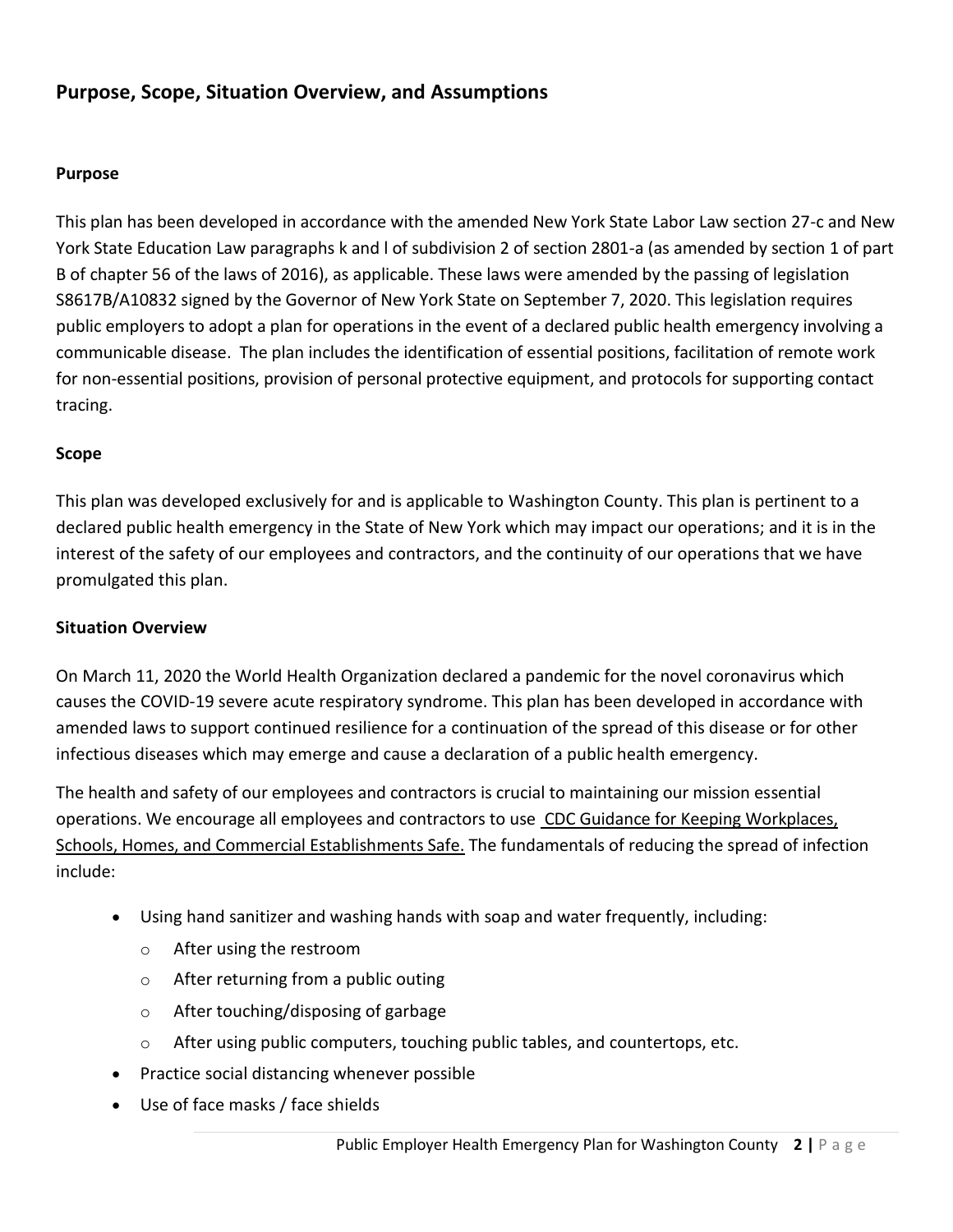- If you are feeling ill or have a fever, notify your supervisor immediately and go home
- If you start to experience coughing or sneezing, step away from people and food, cough or sneeze into the crook of your arm or a tissue, the latter of which should be disposed of immediately
- Clean and disinfect workstations at the beginning, middle, and end of each shift
- Other guidance which may be published by the CDC, the State Department of Health, or County health officials.

### **Planning Assumptions**

This plan was developed based on information, best practices, and guidance available as of the date of publication. The plan was developed to largely reflect the circumstances of the current Coronavirus pandemic but may also be applicable to other infectious disease outbreaks.

The following assumptions have been made in the development of this plan:

- The health and safety of our employees and contractors, and their families, is of utmost importance
- The circumstances of a public health emergency may directly impact our own operations.
- Impacts of a public health emergency will take time for us to respond to, with appropriate safety measures put into place and adjustments made to operations to maximize safety
- The public and our constituency expects us to maintain a level of mission essential operations
- Resource support from other jurisdictions may be limited based upon the level of impact the public health emergency has upon them
- Supply chains, particularly those for personal protective equipment (PPE) and cleaning supplies, may be heavily impacted, resulting in considerable delays in procurement
- The operations of other entities, including the private sector (vendors, contractors, etc.), nonprofit organizations, and other governmental agencies and services may also be impacted due to the public health emergency, causing delays or other disruptions in their services
- Emergency measures and operational changes may need to be adjusted based upon the specific circumstances and impacts of the public health emergency, as well as guidance and direction from public health officials and the governor
- Per S8617B/A10832, 'essential employee' is defined as a public employee or contractor that is required to be physically present at a work site to perform their job
- Per S8617B/A10832, 'non-essential employee' is defined as a public employee or contractor that is not required to be physically present at a work site to perform their job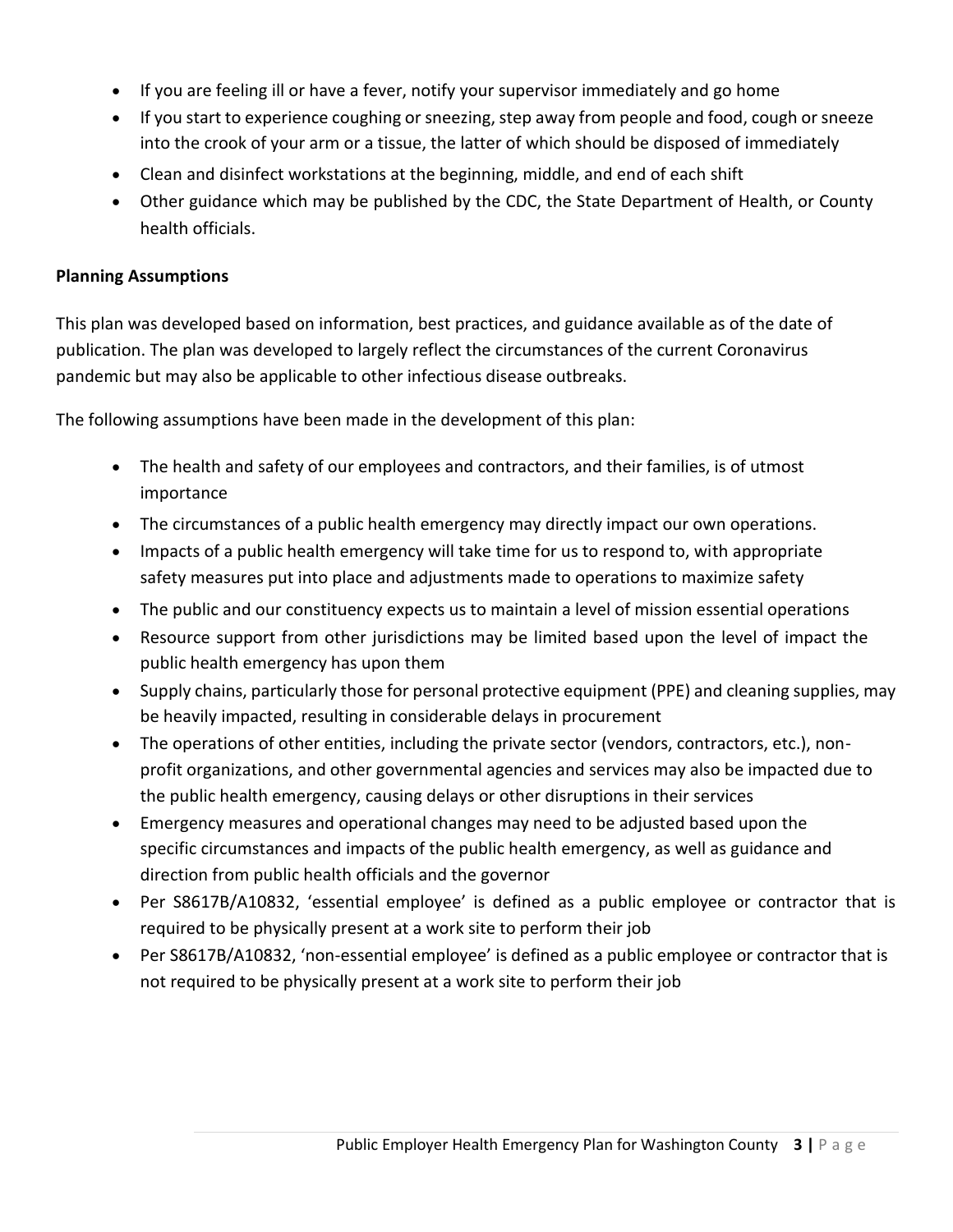## **Concept of Operations**

The Chairman of the Washington County Board of Supervisors, their designee, or their successor holds the authority to execute and direct the implementation of this plan. Implementation, monitoring of operations, and adjustments to plan implementation may be supported by additional personnel, at the discretion of the Chairman.

Upon the determination of the implementation this plan, all employees and contractors of Washington County shall be notified through the chain of command by email or phone as appropriate, with details provided as possible and necessary. Additional information and updates provided on a regular basis through the County's website, daily community update emails and hotline as appropriate. Constituency groups will be notified of pertinent operational changes by way of the methods described above. Other interested parties, such as vendors, will be notified by phone and/or email as necessary. The County Attorney shall serve as the main point of information for the public.

Washington County's Incident Management Team (IMT), a group made up of the County Administrator, County Attorney, Director and Deputy Director of Public Safety, Director of Public Health, and the Assistant Director of Patient Services will oversee maintain communications with the public and constituents as needed throughout the implementation of this plan.

The Chairman of the Washington County Board of Supervisors, their designee, or their successor will maintain awareness of information, direction, and guidance from public health officials and the Governor's office, directing the implementation of changes as necessary.

Upon resolution of the public health emergency, the Chairman, their designee, or their successor will direct the resumption of normal operations or operations with modifications as necessary.

## **Mission Essential Functions**

When confronting events that disrupt normal operations, Washington County is committed to ensuring that essential functions will be continued even under the most challenging circumstances

Essential functions are those functions that enable an organization to:

- 1. Maintain the safety of employees, contractors, and our constituency
- 2. Provide vital services
- 3. Provide services required by law
- 4. Sustain quality operations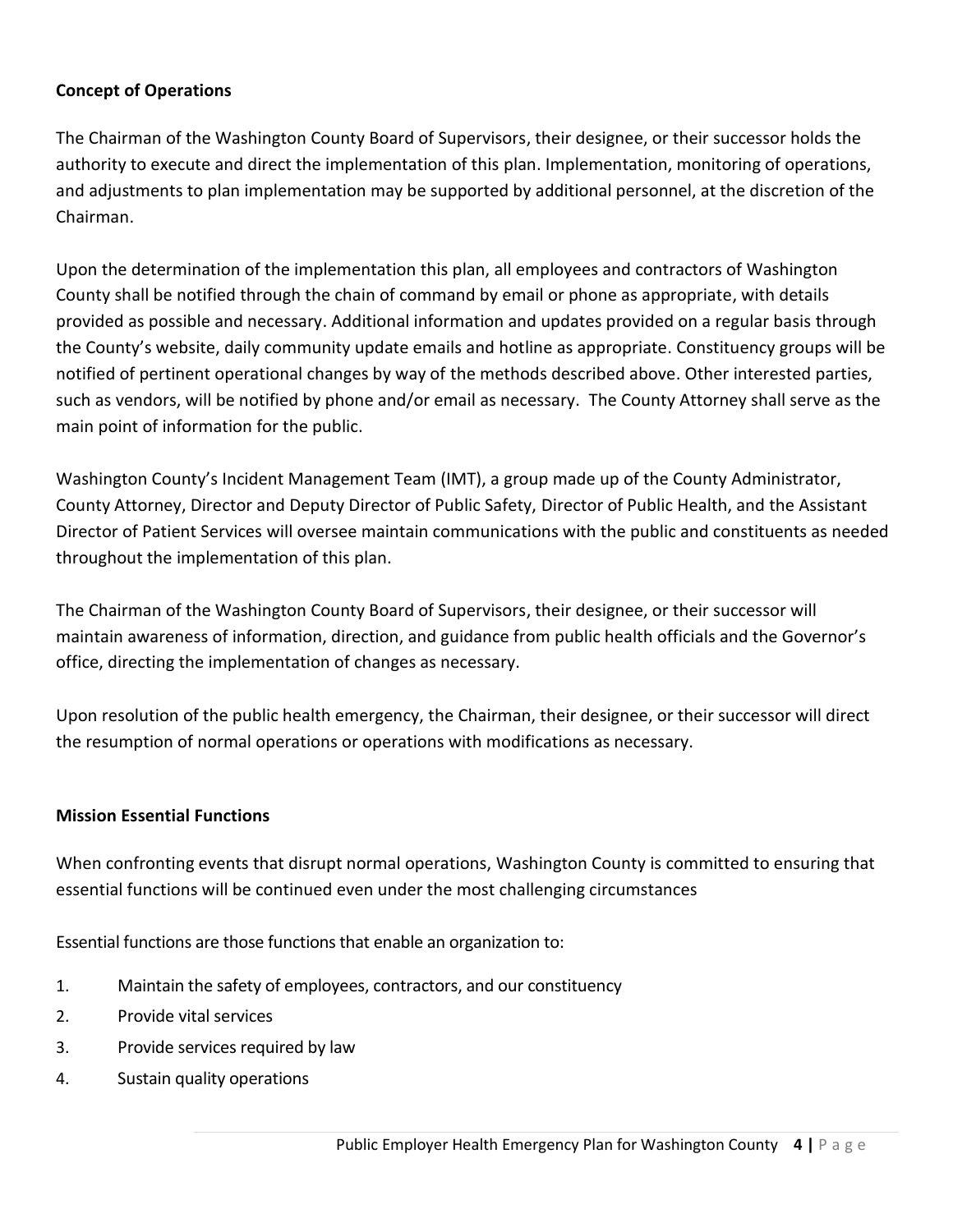Washington County has identified as critical only those priority functions that are required or are necessary to provide vital services. During activation of this plan, all other activities may be suspended to enable the organization to concentrate on providing the critical functions and building the internal capabilities necessary to increase and eventually restore operations. Appropriate communications with employees, contractors, our constituents, and other stakeholders will be an ongoing priority.

Essential functions are prioritized according to:

- The time criticality of each essential function
- Interdependency of a one function to others
- The recovery sequence of essential functions and their vital processes

# **Essential Positions**

Each essential function identified above requires certain positions on-site to effectively operate. The table in **Appendix A** identifies the positions or titles that are essential to be staffed on-site for the continued operation of each essential function. Note that while some functions and associated personnel may be essential, some of their job title functions can be conducted remotely.

# **Reducing Risk Through Remote Work and Staggered Shifts**

Through assigning certain staff to work remotely and by staggering work shifts, we can decrease crowding and density at work sites.

# **Remote Work Protocols**

Non-essential employees and contractors able to accomplish their functions remotely will be enabled to do so to the greatest extent possible. Working remotely requires:

- 1. Identification of staff who will work remotely
- 2. Approval and assignment of remote work
- 3. Equipping staff for remote work, which may include:
- a. Internet capable laptop
- b. Necessary peripherals
- c. Access to VPN and/or secure network drives
- d. Access to software and databases necessary to perform their duties
- e. A solution for telephone communications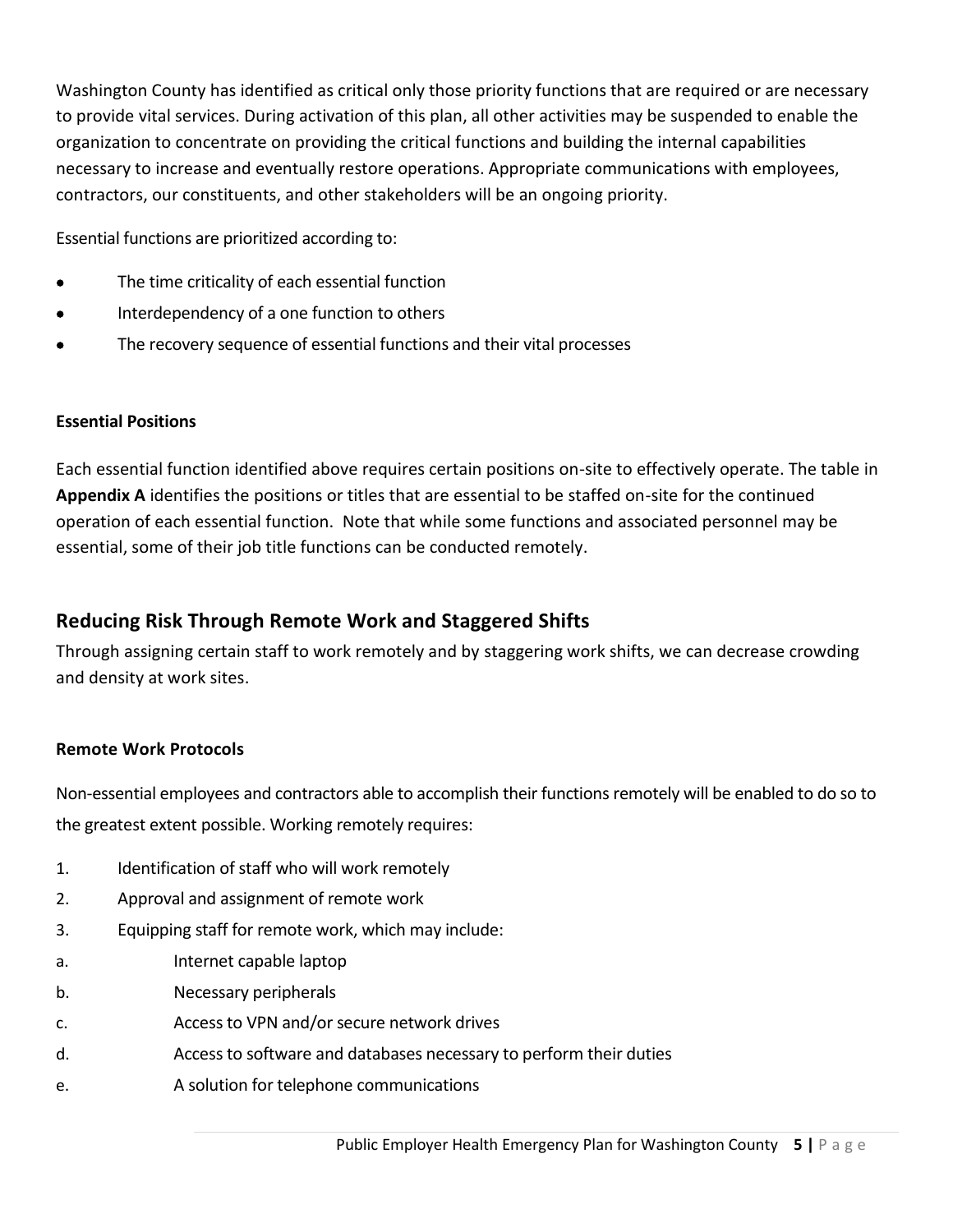Remote work was authorized by the Washington County Board of Supervisors on March 18, 2020. Remote work may be assigned at the discretion of the Department Head. Department Heads are responsible for assigning and providing each eligible employee with the necessary equipment and electronics. Department Heads shall work with the Information Technology Department directly to secure the necessary electronics, telephone and email access, and access to network data.

## **Staggered Shifts**

Implementing staggered shifts may be possible for personnel performing duties which are necessary to be performed on-site but perhaps less sensitive to being accomplished only within core business hours. As possible, management will identify opportunities for staff to work outside core business hours as a strategy of limiting exposure. Regardless of changes in start and end times of shifts, Washington County will ensure that employees are provided with their typical or contracted minimum work hours per week. Staggering shifts requires:

- 1. Identification of positions for which work hours will be staggered
- 2. Approval and assignment of changed work hours

Certain employees may be assigned to staggered shifts to ensure that the job duties and responsibilities are fulfilled safely and meet business needs the eligibility of employees who are able to work remotely will be determined by the Department Head.

## **Personal Protective Equipment**

The use of personal protective equipment (PPE) to reduce the spread of infectious disease is important to supporting the health and safety of our employees and contractors. PPE which may be needed can include:

- Masks
- Face shields
- Gloves
- Disposable gowns and aprons

Note that while cleaning supplies are not PPE, there is a related need for cleaning supplies used to sanitize surfaces, as well as hand soap and hand sanitizer. The Coronavirus pandemic demonstrated that supply chains were not able to keep up with increased demand for these products early in the pandemic. As such, we are including these supplies in this section as they are pertinent to protecting the health and safety of our employees and contractors.

Protocols for providing PPE include the following: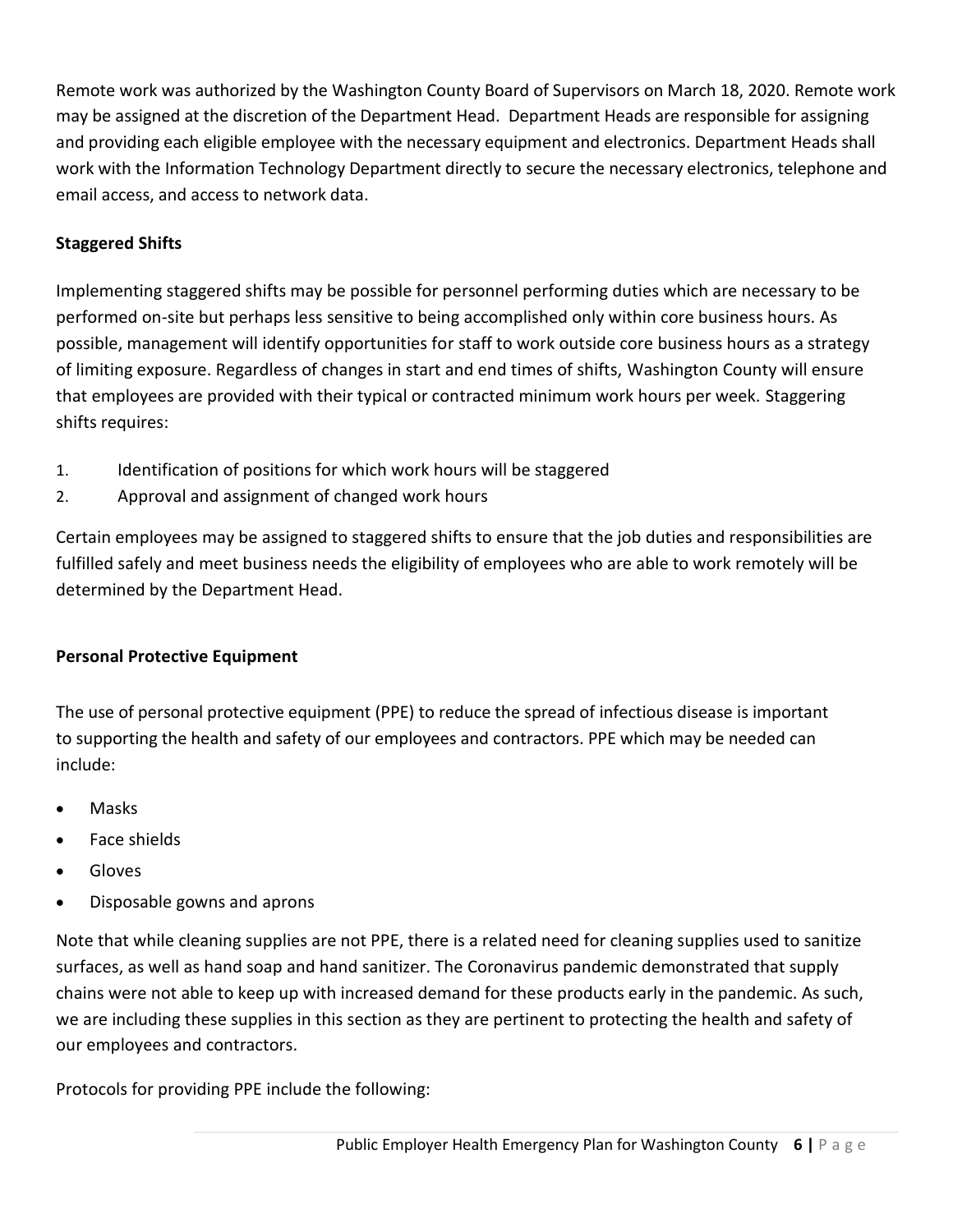- 1. Identification of need for PPE based upon job duties and work location
- 2. Procurement of PPE
	- a. As specified in the amended law, public employers must be able to provide at least two pieces of each required type of PPE to each essential employee and contractor during any given work shift for at least six months
	- b. Public employers must be able to mitigate supply chain disruptions to meet this requirement
- 3. Storage of, access to, and monitoring of PPE stock
	- a. PPE must be stored in a manner which will prevent degradation
	- b. Employees and contractors must have immediate access to PPE in the event of an emergency
	- c. The supply of PPE must be monitored to ensure integrity and to track usage rates

The Deputy Director of Public Safety in conjunction with the County's Safety Officer, shall survey Department Heads and develop a list of relevant PPE needed to safely operate each department. Public Safety will serve as a backup to the County's Purchasing Department to source PPE vendors. PPE will be procured by the Purchasing Department (all staff have the ability to work 100% remotely). The Superintendent of Buildings and Grounds will utilize the Purchasing Department to procure and supply departments with cleaning supplies as needed to continue safe operations. Department Heads will be responsible for their department's storage, inventory and access to PPE and cleaning supplies.

## **Staff Exposures**

Staff exposures are organized under several categories based upon the type of exposure and presence of symptoms. Following New York State Department of Health (NYSDOH) guidelines, we have established the following protocols:

- 1. If employees or contractors are exposed to a known case of communicable disease that is the subject of the public health emergency (defined as a 'close contact' with someone who is confirmed infected, which is a prolonged presence within six feet with that person):
	- a. Potentially exposed employees or contractors who do not have symptoms should remain at home or in a comparable setting and practice social distancing for the lesser of 14 days or other current NYSDOH/public health guidance for the communicable disease in question.
	- b. As possible, these employees will be permitted to work remotely during this period of time if they are not ill.
	- c. Employees must contact their Department Head and Public Health immediately upon learning of exposure. Department Heads must send employees home immediately (if at work). Employees are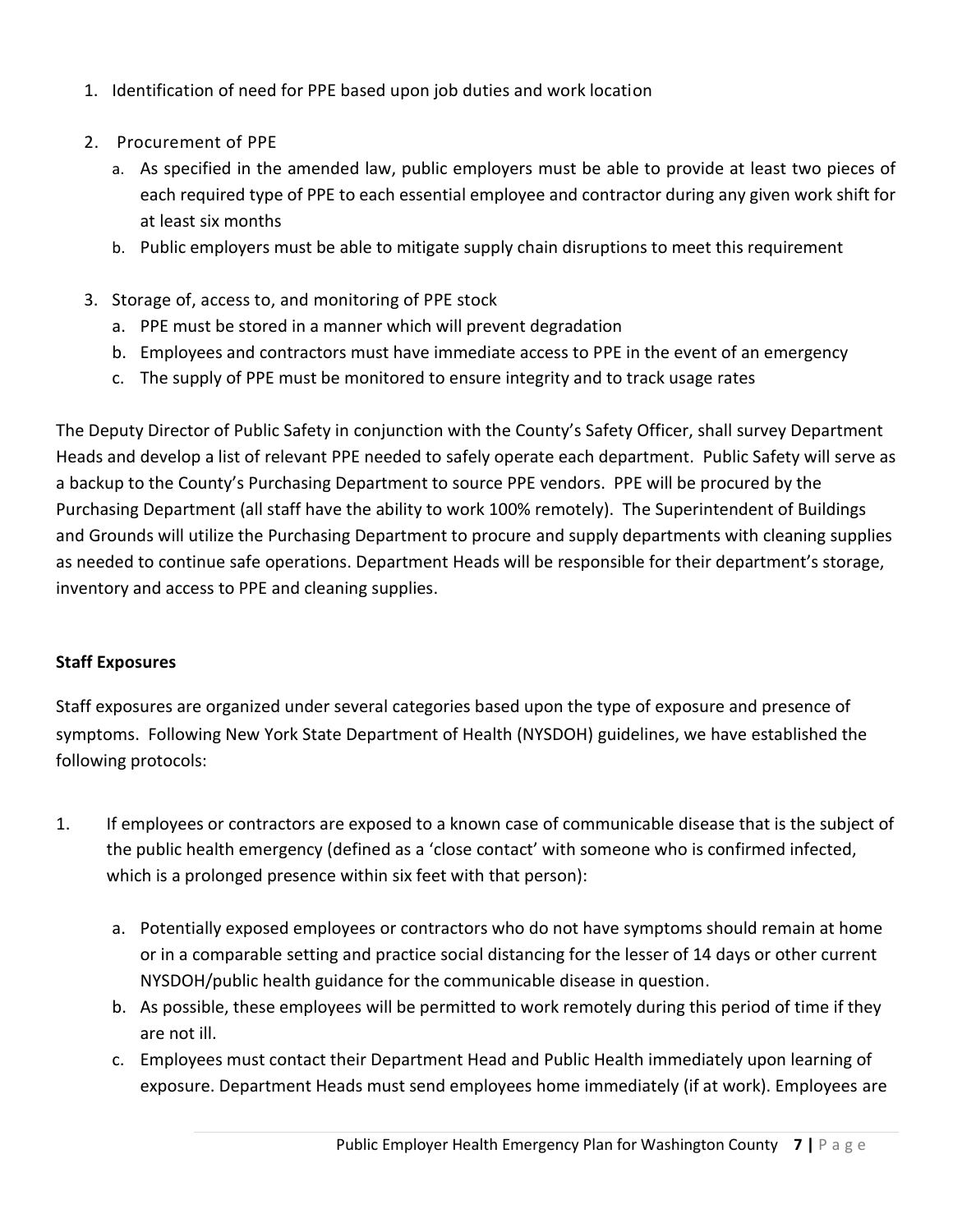advised that they will be contacted by Public Health's Contract Tracing Team. Public Health initiates contact tracing, quarantine and coordinates testing from this point forward.

- d. Department Head (or designee) initiates contact with the County's Incident Management Team (IMT). The IMT shall consult with Public Health regarding the contact.
- e. Employee's office/workstation is left closed and remains untouched for at least 24 hours from the last time the employee was on-site.
- f. The Buildings and Grounds Department will enhance ventilation efforts to the area, conduct interior surface cleaning and decontamination of all other common surfaces within the affected suite and other areas of our facilities the employee is known to frequent (in addition to routine general decontamination tours of public areas already being completed by Buildings and Grounds staff).
- g. Employees in the general work area of the contact shall be directed to monitor for symptoms with no quarantine unless contacted by the Public Health Department and instructed accordingly.
- h. After at least 24 hours of the contact being removed from the facility, the employee's office/workstation will undergo full decontamination / disinfection (which includes shampooing of carpets in the immediate area of the affected employee/s by Buildings and Grounds and be returned to normal operational status.
- 2. NYSDOH guidelines for COVID-19 provide that critical essential employees may be permitted to continue work following potential exposure, provided they remain symptom-free and additional precautions are taken to protect them, other employees and contractors, and our constituency/public.
	- a. Additional precautions will include the requirement of the subject employee or contractor, as well as others working in their proximity, to wear appropriate PPE at all times to limit the potential of transmission.
	- b. In-person interactions with the subject employee or contractor will be limited as much as possible.
	- c. Work areas in which the subject employee or contractor are present will be disinfected according to current NYSDOH/Washington County Public Health protocol at least every hour, as practical.
	- d. If at any time the employee or contractor exhibits symptoms, refer to Item 3 below.
	- e. Critical operations / departments will be handled on a case by case basis in consultation with the Incident Management Team and Department Head.
	- f. The Chairman of the Board is the sole authorized decision-maker in determining whether an essential employee may be permitted to continue work following a potential exposure.
- 3. If an employee or contractor exhibits symptoms of the communicable disease that is the subject of the public health emergency: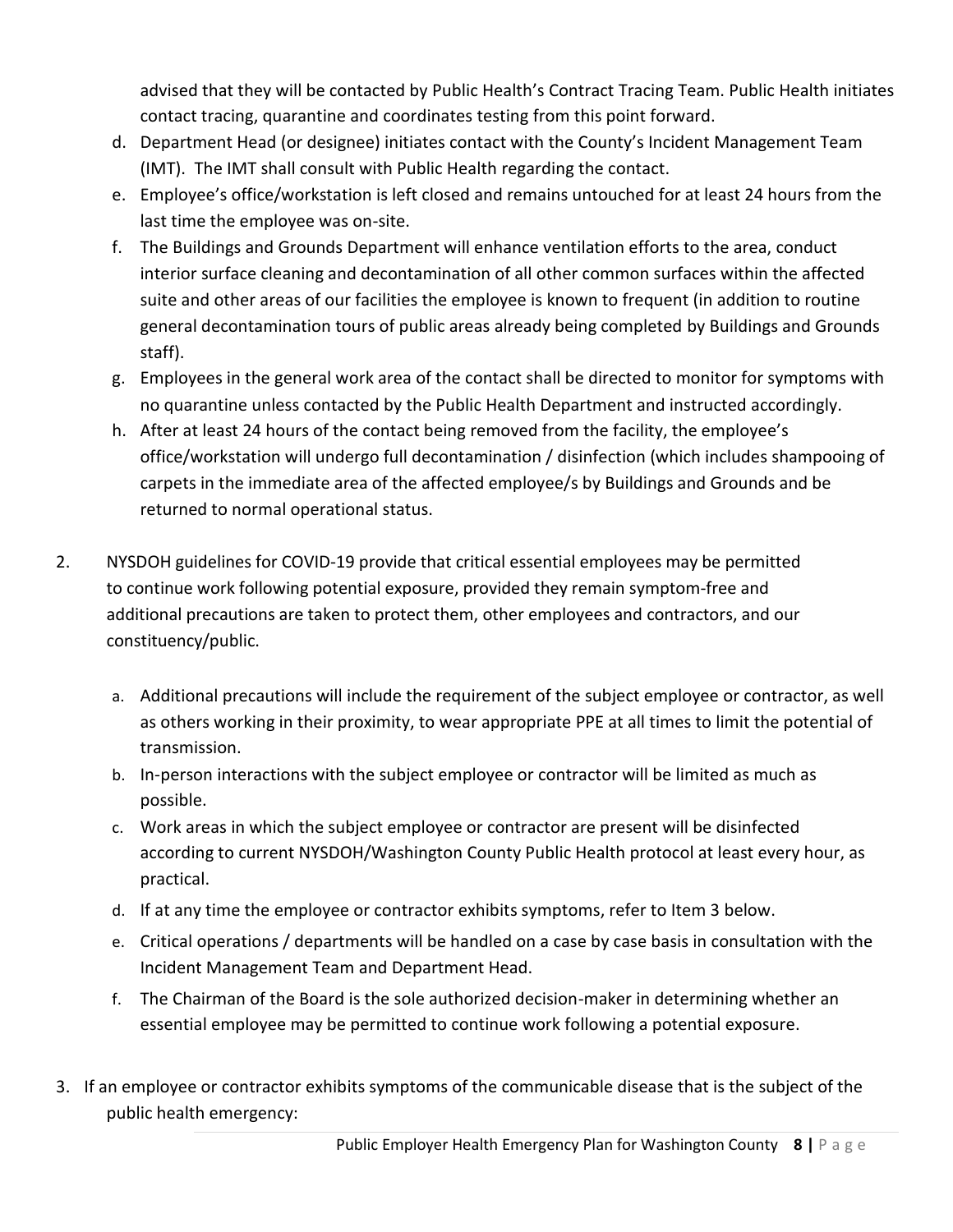- a. Employees and contractors who exhibit symptoms in the workplace should be immediately separated from other employees, customers, and visitors. They should immediately be sent home with a recommendation to contact their physician.
- b. Employees and contractors who exhibit symptoms outside of work should notify their supervisor and stay home, with a recommendation to contact their physician.
- c. Employees should not return to work until they have met the criteria to discontinue home isolation per NYSDOH/Washington County Public Health guidance and have consulted with a healthcare provider.
- d. Washington County will not require sick employees to provide a negative test result for the disease in question or healthcare provider's note to validate their illness, qualify for sick leave, or return to work; unless there is a recommendation from the NYSDOH/Washington County Public Health officials to do so.
- e. The Director of Public Health must be informed and is responsible to ensure that the protocols are followed. Assistance shall be provided by the IMT.
- 4. If an employee or contractor has tested positive for the communicable disease that is the subject of the public health emergency:
	- a. Department Head (or designee) initiates contact to the IMT, Public Health is consulted by IMT following obtaining initial information.
	- b. If employee identified as positive is on-site, they will be sent home immediately to isolate, additional employees should remain in place for a short period of time within the department (if possible) to allow for review by the Department of Public Health.
	- c. Department will be immediately closed to all non-department personnel not already in the work area. The positive employee's office / workstation and department (or immediate contact area within of the positive – IMT will advise) is left closed, remaining untouched, for at least 24 hours.
	- d. Buildings and Grounds will enhance ventilation efforts to the area, conduct interior surface cleaning and decontamination of other area (outside the affected department) of our facilities the employee in known to frequent (in addition to routine general decontamination tours of public areas being completed by Buildings and Grounds).
	- e. The IMT will connect the Department Head (or designee) with Public Health representative to determine exposures and identify which employees have had close contact and will be required to quarantine.
	- f. Department Head (or designee) will compile a listing of all employees present during the contact period with the positive and provide contact information for Public Health's Contact Tracing Program.
	- g. At the direction of Public Health or a member of the IMT, Department employees (or department employees in the immediate area of the positive / or had direct contact within identified timeframe) will be released to go home for the day.
	- h. Employees in the general work area of the contact not identified as contacts (those not instructed to quarantine) should monitor for any symptoms and report any changes to their Department Head.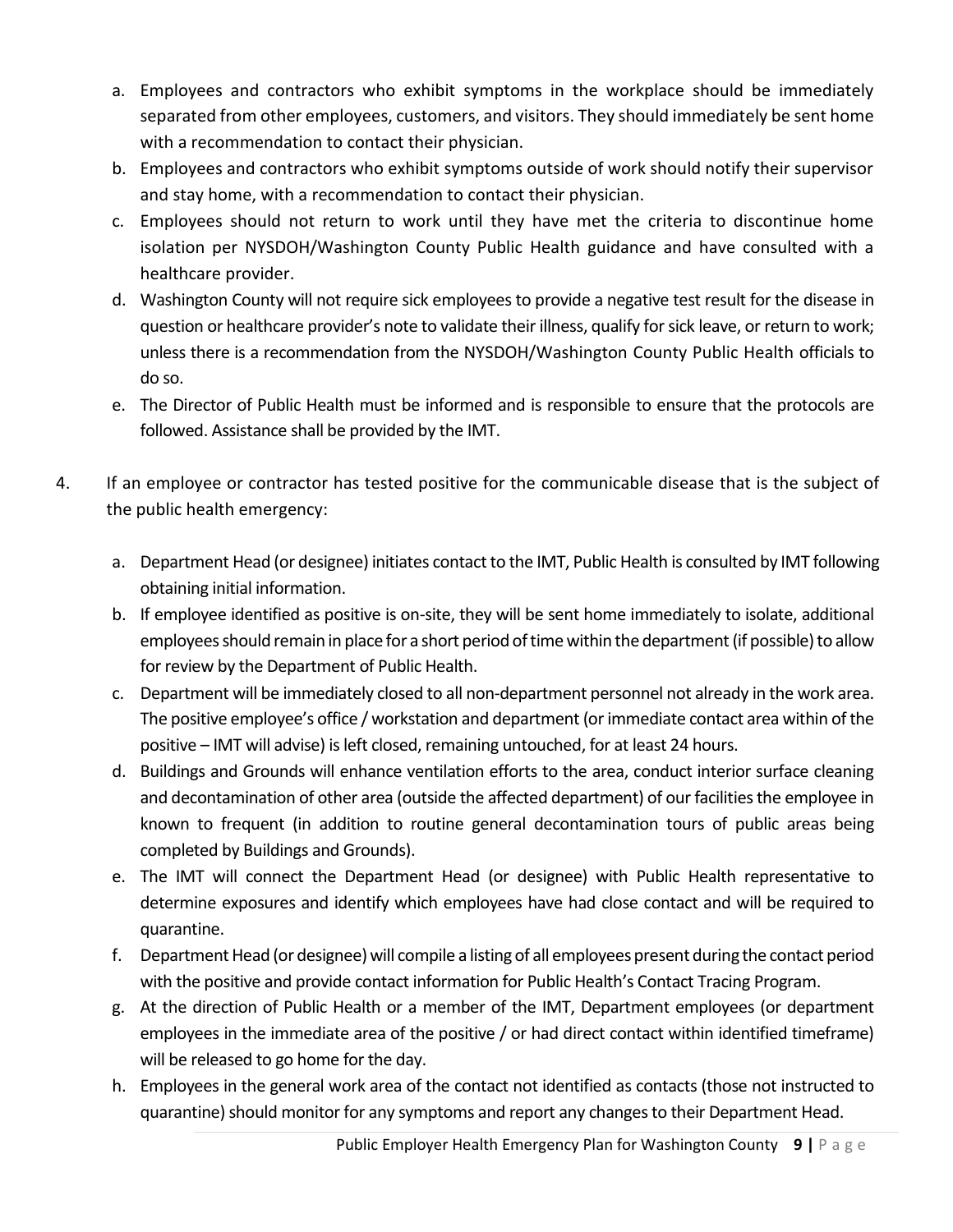- i. After at least 24 hours of the positive being present in the facility, the employee's office / workstation and department/suite will undergo full decontamination / disinfection (which includes shampooing of carpets in immediate area of the affected employee(s) by Buildings and Grounds and be returned to normal operational status.
- j. If an employee or contractor is confirmed to have the disease in question, appropriate position or title or their designee should inform all contacts of their possible exposure. Confidentiality shall be maintained as required by law.

Washington County recognizes there may be nuances or complexities associated with potential exposures, close contacts, symptomatic persons, and those testing positive. We will follow NYSDOH/Washington County Public Health recommendations and requirements and coordinate with our local Public Health Department for additional guidance and support as needed.

## **Cleaning and Disinfecting**

NYSDOH/Washington County Public Health guidelines will be followed for cleaning and disinfection of surfaces/areas. Current guidance for routine cleaning during a public health emergency includes:

- 1. As possible, employees and contractors will clean their own workspaces in the beginning, middle, and end of their shifts, at a minimum.
- 2. High traffic/high touch areas and areas which are accessible to the public/constituents will be disinfected at by Buildings and Grounds staff as assigned by the Superintendent according to NYSDOH/Washington County Public Health guidelines.
- 2. Staff tasked with cleaning and disinfecting areas will be issued and required to wear PPE appropriate to the task.
- 3. Soiled surfaces will be cleaned with soap and water before being disinfected.
- 4. Surfaces will be disinfected with products that meet EPA criteria for use against the virus in question and which are appropriate for that surface.
- 5. Staff will follow instructions of cleaning products to ensure safe and effective use of the products.

## **Employee Leave**

Public health emergencies are extenuating and unanticipated circumstances in which Washington County is committed to reducing the burden on our employees.

Washington County will administer mandated employer paid leave pursuant to federal and/or state laws and/or regulations when an employee is unable to work due to isolation/quarantine and/or is experiencing symptoms and seeking a medical diagnosis. If no federal or state laws or regulations mandate employer paid leave, Washington County will defer to the sick leave policies of the employee's respective collective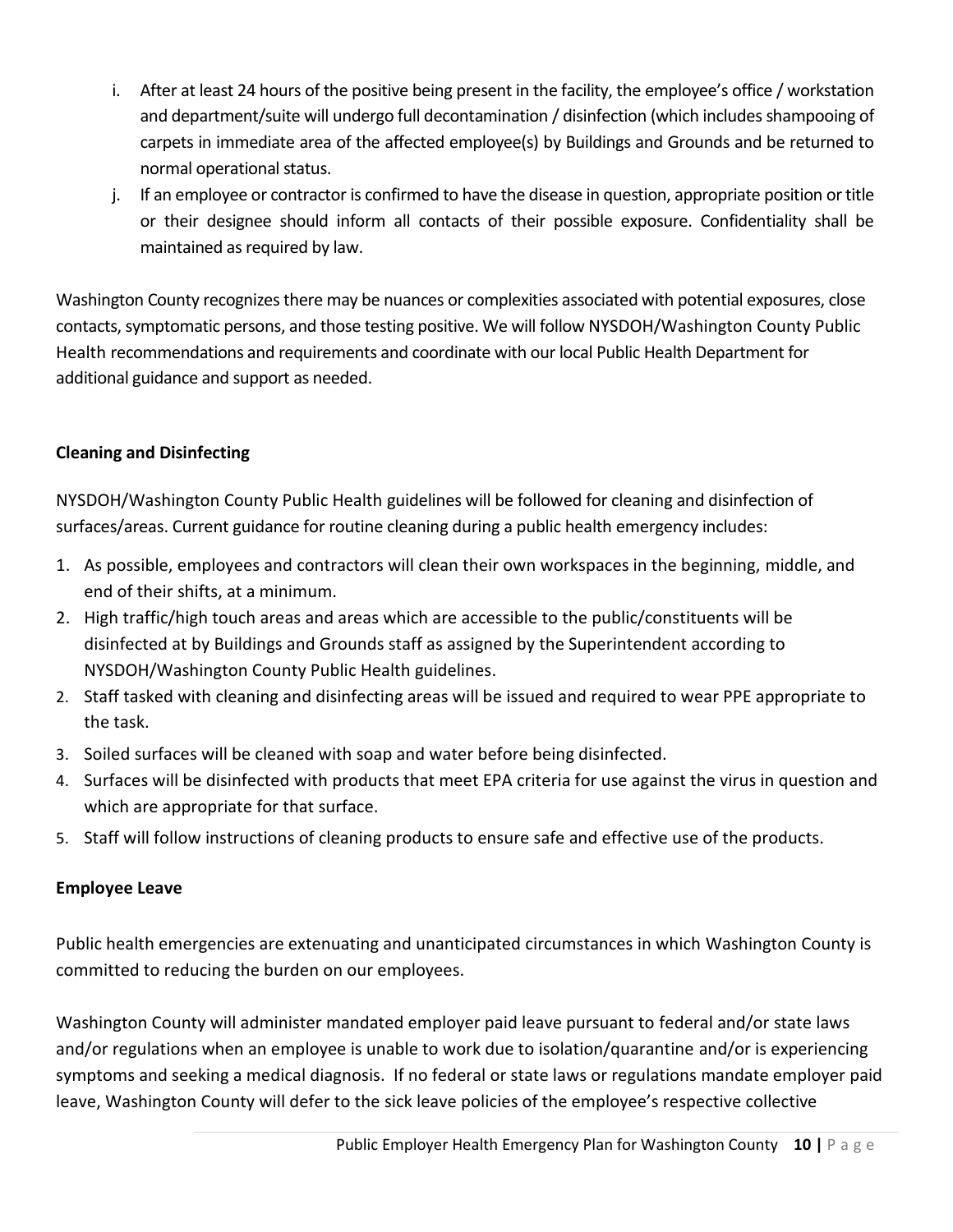bargaining agreements or, for those employees who are not part of a bargaining unit, the Washington County Employee Handbook.

### **Documentation of Work Hours and Locations**

In a public health emergency, it may be necessary to document work hours and locations of each employee and contractor to support contact tracing efforts. Identification of locations shall include on-site work, off-site visits. This information may be used to support contact tracing within the organization and may be shared with local public health officials. Washington County currently utilizes and electronic door access system which is coordinated by the Deputy Director- Public Safety and the County Senior Safety Officer. Employees are issued key fobs for door access which can be tracked electronically. Paper sign-in sheets may also be use as need for documentation of outside visitors to departments and facilities. Department offices will be closed to the public except by appointment. This allows for accurate tracking of visitors to our facilities and departments.

### **Housing for Essential Employees**

There are circumstances within a public health emergency when it may be prudent to have essential employees lodged in such a manner which will help prevent the spread of the subject communicable disease to protect these employees from potential exposures, thus helping to ensure their health and safety and the continuity of name of public employer's essential operations.

If such a need arises, hotel rooms are expected to be the most viable option. If hotel rooms are for some reason deemed not practical or ideal, or if there are no hotel rooms available Washington County will coordinate with the local chapter of the American Red Cross and/or other such organizations to help identify and arrange for these housing needs. The Department of Public Safety will be the point of contact for essential housing needs that may arise.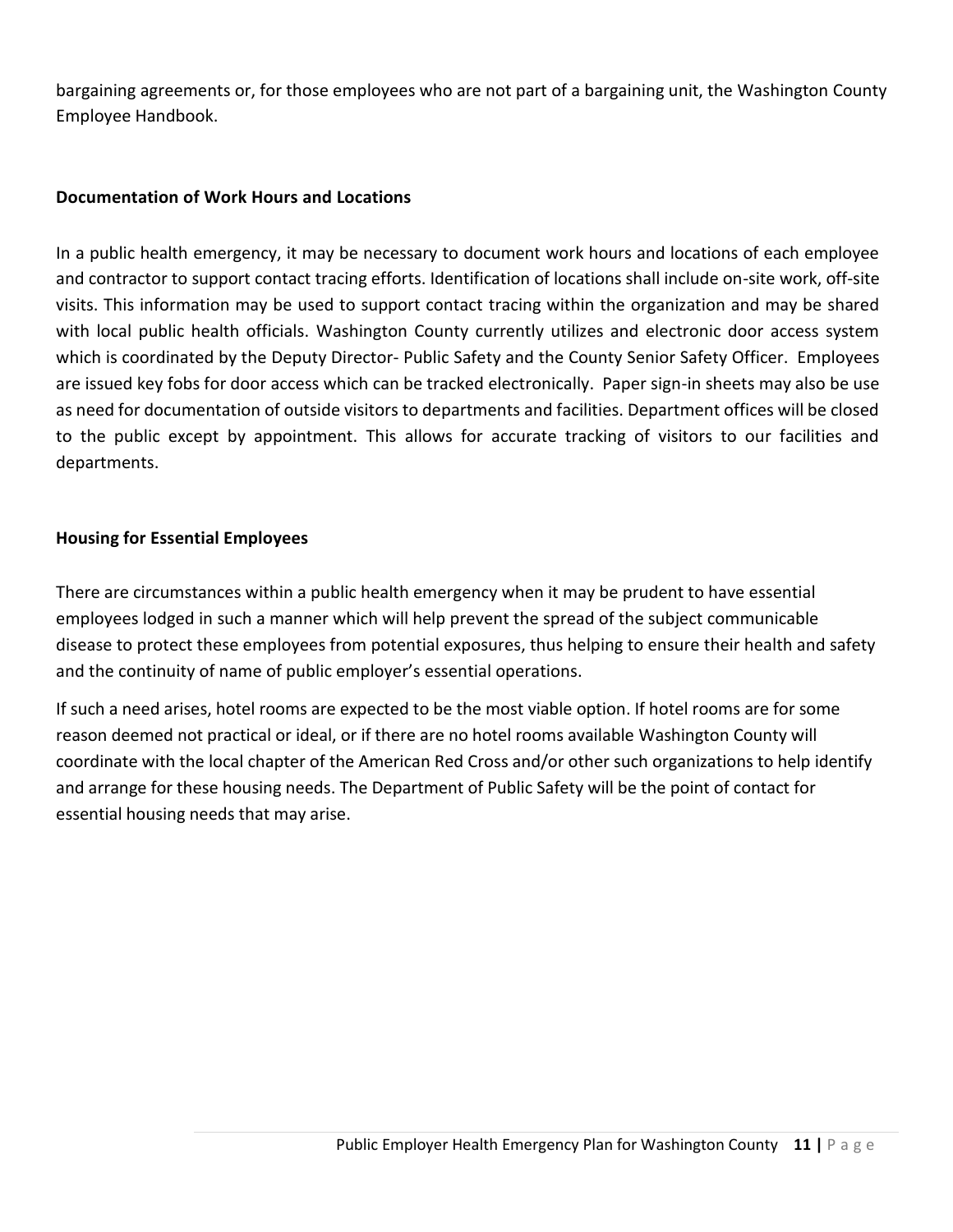# **APPENDIX A – ESSENTIAL FUNCTIONS / POSITIONS**

The table below identifies the titles that are essential to be staffed on-site for the continued operation of each essential function. Note that while some functions and associated personnel may be essential, some of these can also be conducted remotely. Titles which allow for the majority of the positions tasks to be completed remotely have been excluded.

| <b>DEPARTMENT</b>                        | <b>JOB TITLE</b>                              | <b>ESSENTIAL FUNCTION</b>                                                                                                     |  |
|------------------------------------------|-----------------------------------------------|-------------------------------------------------------------------------------------------------------------------------------|--|
| <b>FACILITIES</b>                        |                                               |                                                                                                                               |  |
| <b>BUILDINGS &amp;</b><br><b>GROUNDS</b> | Superintendent of County Buildings & Grounds  | Maintenance, repair and<br>routine cleaning and<br>disinfection of County<br>facilities. Grounds                              |  |
|                                          | <b>Building Maintenance Supervisor</b>        |                                                                                                                               |  |
|                                          | <b>Building Maintenance Mechanic</b>          | maintenance.                                                                                                                  |  |
|                                          | <b>Supervising Cleaner</b>                    |                                                                                                                               |  |
|                                          | <b>Building Maintenance Worker</b>            |                                                                                                                               |  |
|                                          | <b>Building Maintenance Helper</b>            |                                                                                                                               |  |
| <b>GOVERNMENT OPERATIONS</b>             |                                               |                                                                                                                               |  |
| <b>BOARD OF ELECTIONS</b>                | <b>Commissioner of Elections - Democratic</b> | In the event of an election,                                                                                                  |  |
|                                          | Commissioner of Elections - Republican        | services could not be<br>performed remotely.                                                                                  |  |
| <b>COUNTY</b><br><b>ADMINISTRATION</b>   | <b>County Administrator</b>                   | On location emergency<br>oversight                                                                                            |  |
| <b>COUNTY ATTORNEY</b>                   | <b>County Attorney</b>                        | On location emergency<br>oversight                                                                                            |  |
|                                          | Senior Safety Officer                         |                                                                                                                               |  |
| <b>COUNTY CLERK</b>                      | <b>County Clerk</b>                           | On location revenue<br>collection, receipt and filing<br>of legal documents.<br>Department of Motor<br>Vehicle functions that |  |
|                                          | <b>Deputy County Clerk</b>                    |                                                                                                                               |  |
|                                          | Motor Vehicle Bureau Supervisor               |                                                                                                                               |  |
|                                          | Senior Motor Vehicle License Clerk            |                                                                                                                               |  |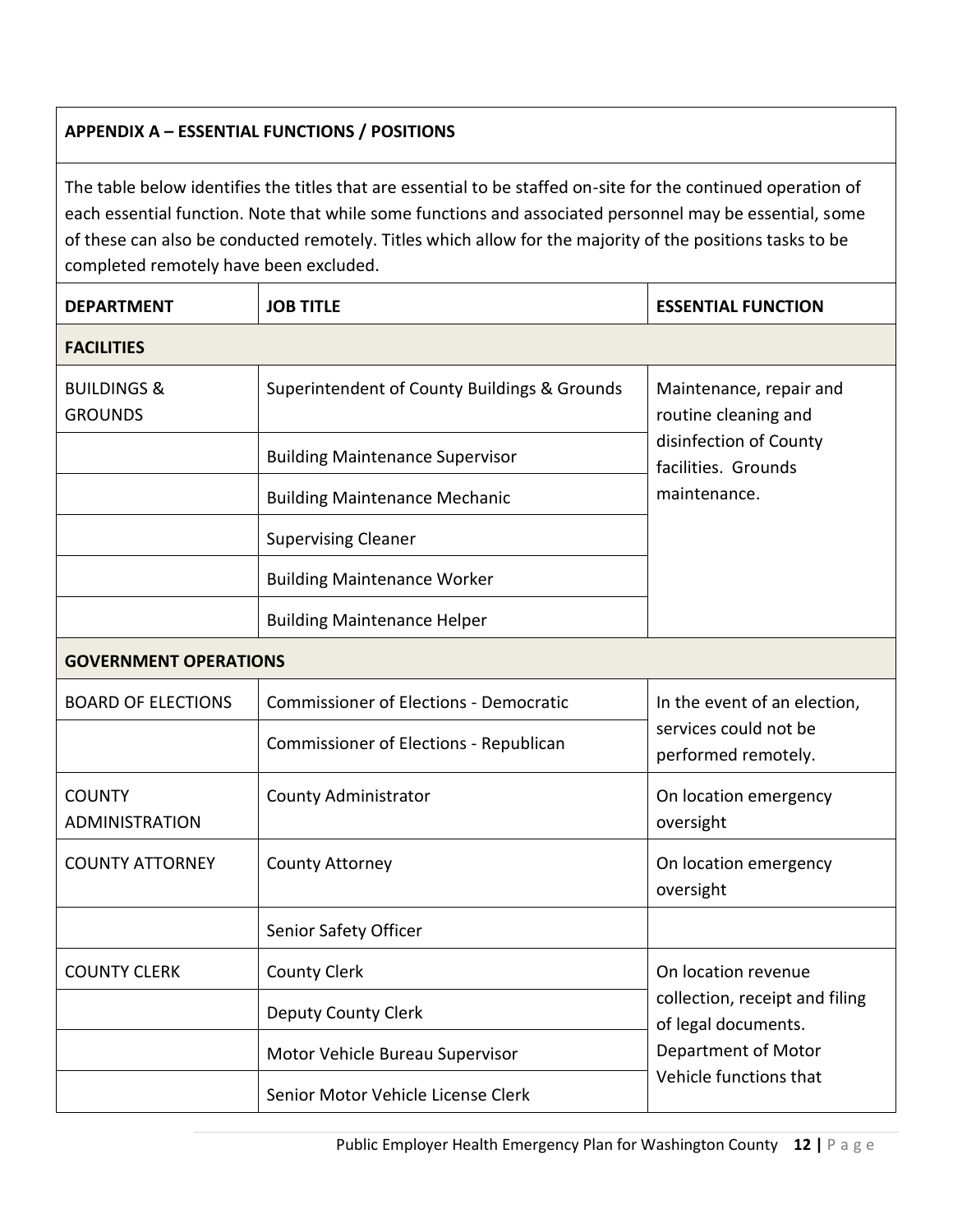|                       | Motor Vehicle License Clerk                           | cannot be conducted<br>remotely.                                                                         |
|-----------------------|-------------------------------------------------------|----------------------------------------------------------------------------------------------------------|
| <b>TREASURER</b>      | Treasurer                                             | On location financial<br>transactions, revenue / tax<br>collection and receipting,<br>payroll functions. |
| <b>INFRASTRUCTURE</b> |                                                       |                                                                                                          |
| <b>PUBLIC WORKS</b>   | Superintendent of Public Works                        | Maintenance of road and                                                                                  |
|                       | <b>Head Automotive Mechanic</b>                       | bridge infrastructure.                                                                                   |
|                       | Auto Mechanic, FT                                     |                                                                                                          |
|                       | Senior Engineer                                       |                                                                                                          |
|                       | <b>Bridge Repair Person</b>                           |                                                                                                          |
|                       | <b>Highway General Supervisor III</b>                 |                                                                                                          |
|                       | Highway Supervisor I                                  |                                                                                                          |
|                       | <b>Highway Supervisor II</b>                          |                                                                                                          |
|                       | Highway Worker I                                      |                                                                                                          |
|                       | Highway Worker I (Seasonal)                           |                                                                                                          |
|                       | Highway Worker II                                     |                                                                                                          |
|                       | Highway Worker III                                    |                                                                                                          |
|                       | Sign Maintenance Supervisor                           |                                                                                                          |
|                       | DPW Maintenance Shop Supervisor                       |                                                                                                          |
|                       | Storekeeper                                           |                                                                                                          |
|                       | <b>Heavy Equipment Mechanic</b>                       |                                                                                                          |
| SEWER DISTICT NO 2    | <b>Executive Director of Sewer District II</b>        | Maintenance of municipal<br>sewer system.                                                                |
|                       | Chief Waste Water Treatment Plant Operator            |                                                                                                          |
|                       | Administrative Assistant to the Executive<br>Director |                                                                                                          |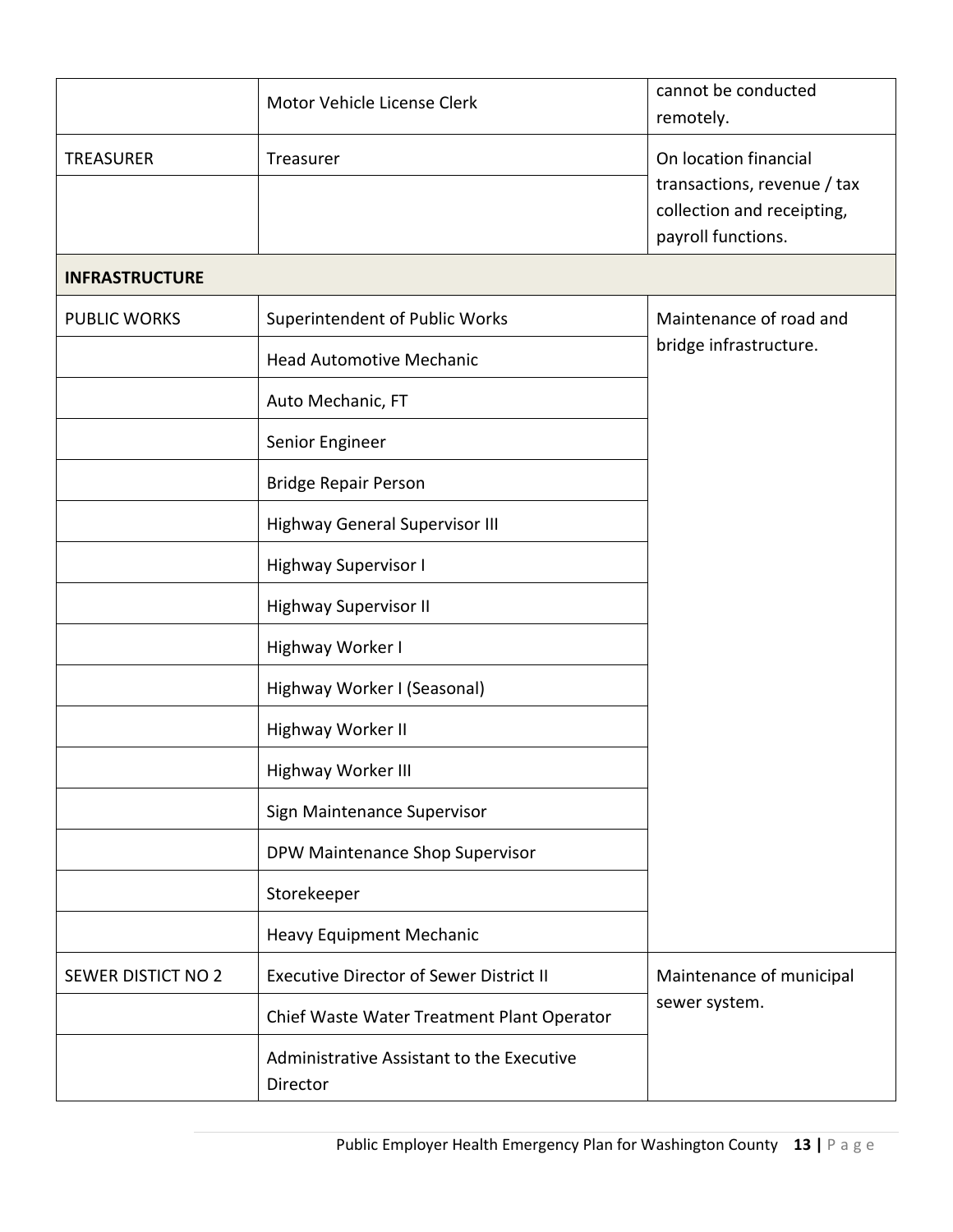|                                                   | <b>Compost Operator</b>                      |                                                                                                          |
|---------------------------------------------------|----------------------------------------------|----------------------------------------------------------------------------------------------------------|
|                                                   | Laborer                                      |                                                                                                          |
|                                                   | <b>Pump Station Sewer Maintenance Worker</b> |                                                                                                          |
|                                                   | Pump Station Sewer Maintenance Worker II     |                                                                                                          |
|                                                   | <b>Account Clerk</b>                         |                                                                                                          |
|                                                   | Sewer Maintenance Worker                     |                                                                                                          |
|                                                   | Supervisor, Pump Station and Sewers          |                                                                                                          |
|                                                   | Waste Water Treatment Plant Operator         |                                                                                                          |
|                                                   | Senior Waste Water Treatment Plant Operator  |                                                                                                          |
| <b>PUBLIC HEALTH &amp; HUMAN SERVICES</b>         |                                              |                                                                                                          |
| <b>AGING &amp; DISABILITIES</b><br><b>RES CTR</b> | Director, Office for the Aging               | Public welfare functions<br>some of which can be done                                                    |
|                                                   | Aging Services Aide, FT                      | remotely. "Meals on<br>Wheels" program.                                                                  |
|                                                   | Aging Services Aide, PT                      |                                                                                                          |
|                                                   | Aging Services Aide, per diem                |                                                                                                          |
|                                                   | <b>Aging Services Assistant</b>              |                                                                                                          |
|                                                   | Meal Site Manager, PT                        |                                                                                                          |
|                                                   | <b>OFA Nutrition Services Coordinator</b>    |                                                                                                          |
|                                                   | <b>Typist</b>                                |                                                                                                          |
|                                                   | Senior Typist                                |                                                                                                          |
| <b>CHILDREN WITH</b><br><b>SPECIAL NEEDS</b>      | Pre-School Service Coordinator               | If preschool, transportation<br>and CWSD programming<br>are active, these positions<br>should be on-site |
|                                                   | Early Intervention Program Coordinator       |                                                                                                          |
| PUBLIC HEALTH                                     | <b>Public Health Director</b>                | Public health functions.                                                                                 |
|                                                   | <b>Assistant Director of Patient Svcs</b>    |                                                                                                          |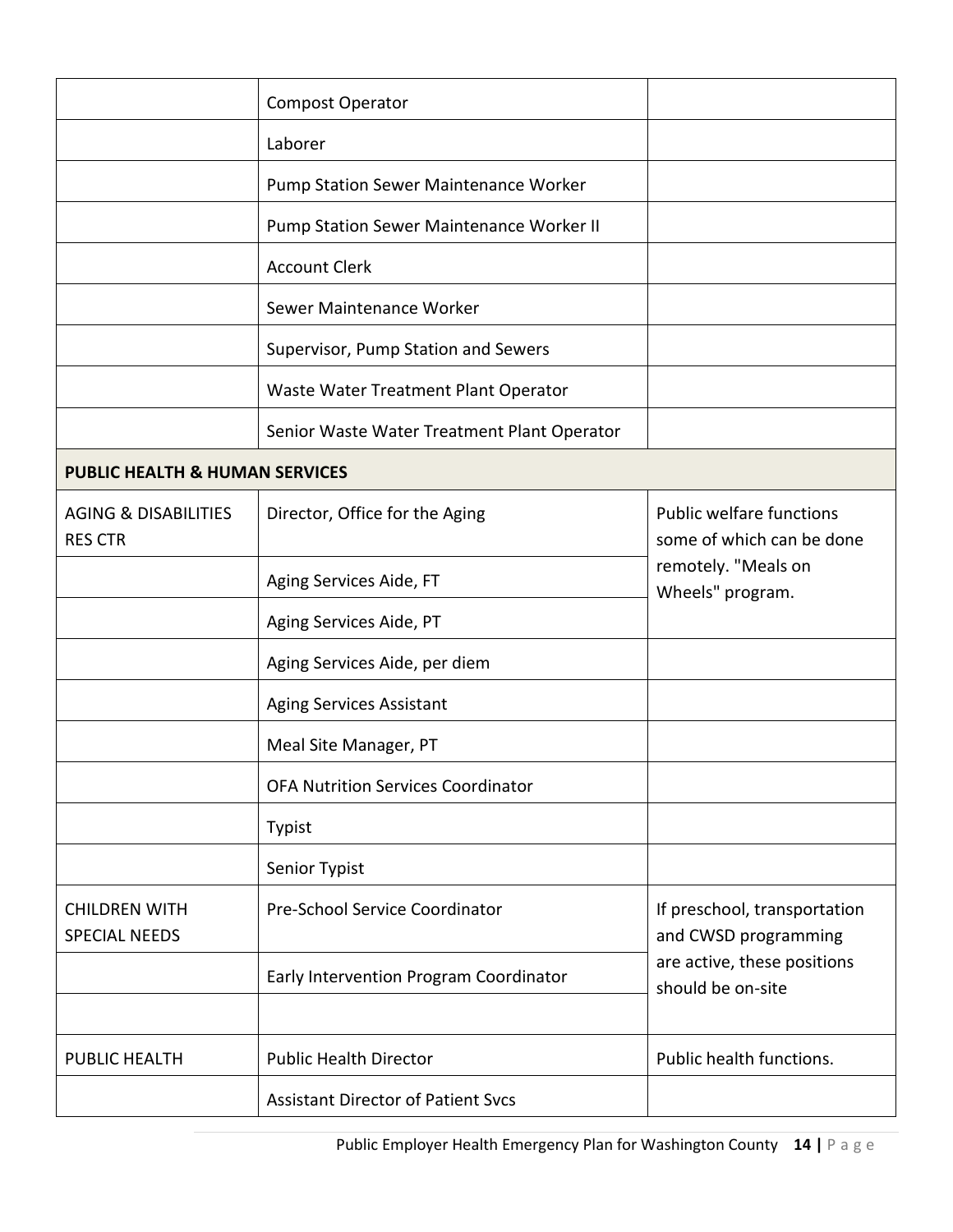|                 | <b>Office Manager</b>                                                 |                                       |
|-----------------|-----------------------------------------------------------------------|---------------------------------------|
|                 | <b>Fiscal Officer</b>                                                 |                                       |
|                 | Supervisor, Public Health Nurses                                      |                                       |
|                 | Public Health Emer Prep Coord/ Infection Cntrl<br>Coord               |                                       |
|                 | <b>Public Health Educator</b>                                         |                                       |
|                 | Registered Professional Nurse                                         |                                       |
|                 | Senior Account Clerk                                                  |                                       |
|                 | <b>Account Clerk</b>                                                  |                                       |
|                 | Senior Typist                                                         |                                       |
| SOCIAL SERVICES | <b>Commissioner of Social Services</b>                                | <b>Public welfare functions</b>       |
|                 | <b>Social Services Division Director</b>                              | some of which can be done<br>remotely |
|                 | <b>Account Clerk</b>                                                  |                                       |
|                 | Accounting Supervisor, Grade B                                        |                                       |
|                 | Administrative Assistant to Commissioner of<br><b>Social Services</b> |                                       |
|                 | <b>BICS Operator</b>                                                  |                                       |
|                 | Bookkeeper                                                            |                                       |
|                 | Case Supervisor, Grade B                                              |                                       |
|                 | Caseworker                                                            |                                       |
|                 | <b>Community Services Worker</b>                                      |                                       |
|                 | <b>Computer Operations Coordinator</b>                                |                                       |
|                 | <b>Principal Social Services Examiner</b>                             |                                       |
|                 | Senior Account Clerk                                                  |                                       |
|                 | Senior Caseworker                                                     |                                       |
|                 | Senior Clerk                                                          |                                       |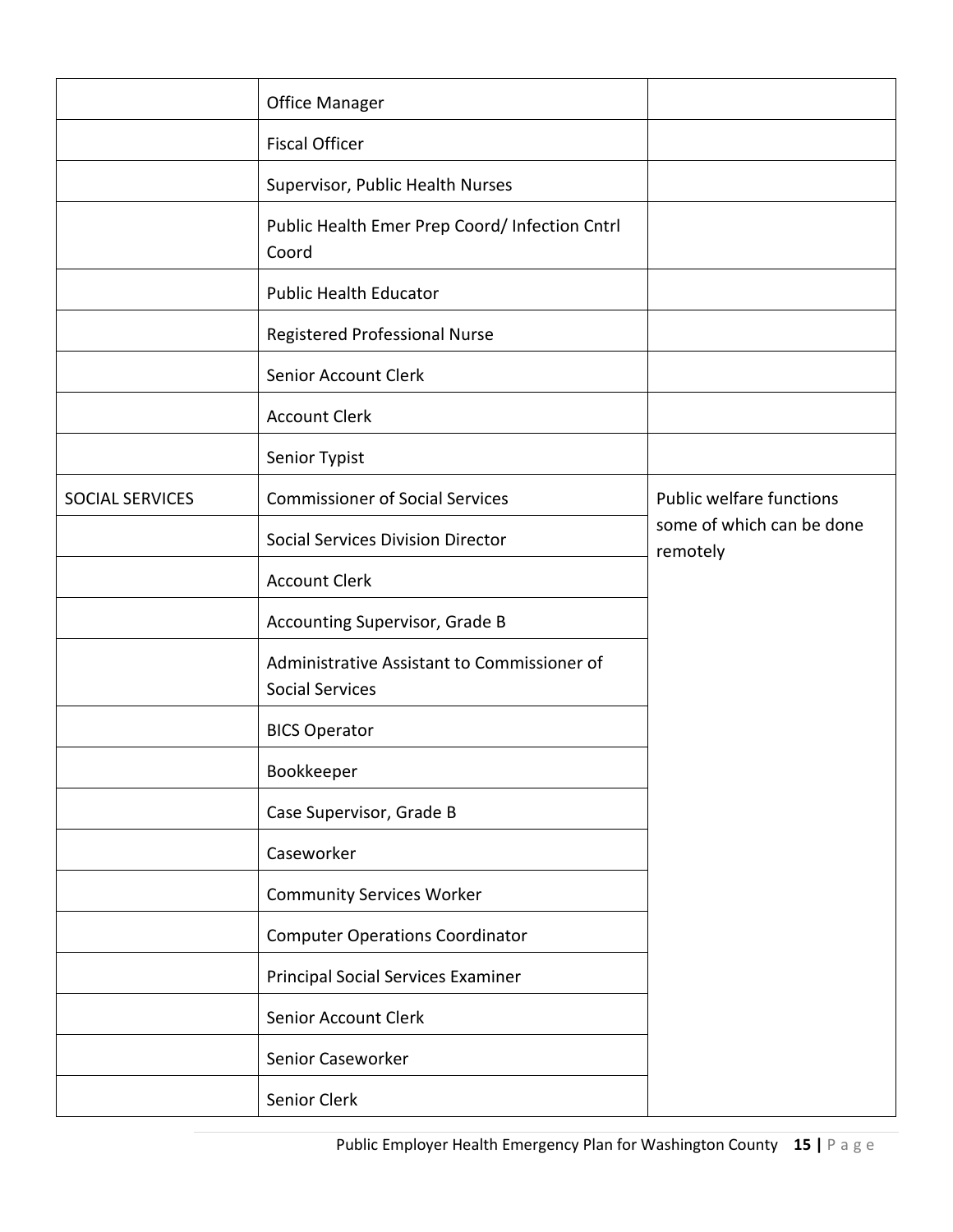|                         | Senior Typist                              |                                                                       |
|-------------------------|--------------------------------------------|-----------------------------------------------------------------------|
|                         | Senior Social Services Examiner            |                                                                       |
|                         | Social Services Examiner                   |                                                                       |
|                         | Social Services Examiner, FT Temp Seasonal |                                                                       |
|                         | <b>Staff Development Coordinator</b>       |                                                                       |
|                         | Training & Resource Dev. Coord.            |                                                                       |
|                         | Typist                                     |                                                                       |
|                         | Welfare Employment Representative          |                                                                       |
| <b>VETERANS</b>         | Director, Veterans Service Agency          | <b>Public welfare functions</b>                                       |
|                         | Deputy Director, Veterans Service Agency   | some of which can be done<br>remotely                                 |
|                         | Motor Vehicle Operator, PT                 |                                                                       |
| <b>WIC</b>              | <b>WIC Program Coordinator</b>             | Public health and welfare<br>functions, some can be<br>done remotely. |
|                         | <b>WIC Senior Program Nutritionist FT</b>  |                                                                       |
|                         | <b>WIC Program Nutritionist FT</b>         |                                                                       |
|                         | <b>WIC Program Nutritionist PT</b>         |                                                                       |
|                         | <b>WIC Nutrition Aide FT</b>               |                                                                       |
|                         | WIC Outreach Worker, Per Diem              |                                                                       |
|                         | Senior Breastfeeding Peer Counselor PT     |                                                                       |
|                         | Breastfeeding Peer Counselor Per Diem      |                                                                       |
| <b>PUBLIC SAFETY</b>    |                                            |                                                                       |
| <b>ASSIGNED COUNSEL</b> | Administrator Legal Defense of Indigents   | Public safety and law                                                 |
|                         | Supervising Attorney (PT)                  | enforcement related<br>functions. Some of these                       |
|                         |                                            | functions may be                                                      |
|                         |                                            | performed virtually while<br>others cannot.                           |
| <b>CODE ENFORCEMENT</b> | Code Enforcement Administrator             |                                                                       |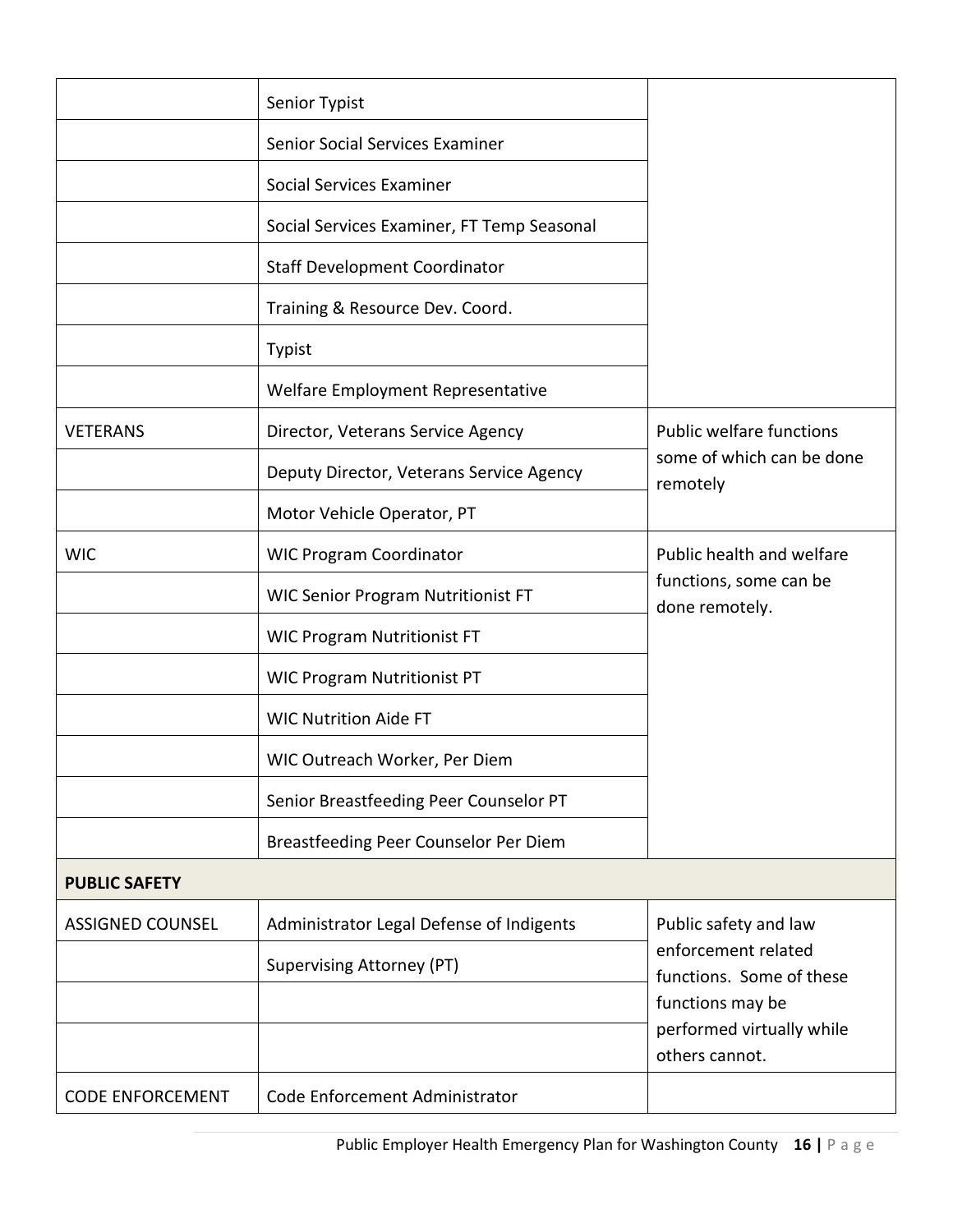|                          | Code Enforcement Officer                       | Public safety related<br>functions. On location<br>inspections.                              |
|--------------------------|------------------------------------------------|----------------------------------------------------------------------------------------------|
| <b>DISTRICT ATTORNEY</b> | <b>District Attorney</b>                       | Public safety and law                                                                        |
|                          | <b>Chief Assistant District Attorney</b>       | enforcement. Some of<br>these functions may be                                               |
|                          | <b>Supervising Assistant District Attorney</b> | performed remotely, while                                                                    |
|                          | <b>Assistant District Attorney</b>             | others cannot.                                                                               |
|                          | Legal Assistant                                |                                                                                              |
|                          | Senior Crime Victim Advocate                   |                                                                                              |
|                          | Crime Victim Advocate                          |                                                                                              |
|                          | Crime Victim Advocate Assistant                |                                                                                              |
|                          | Senior Investigators (PT)                      |                                                                                              |
| <b>EMS</b>               | <b>EMS Coordinator</b>                         | Public safety related                                                                        |
|                          | <b>Deputy EMS Coordinator</b>                  | functions. Some tasks may<br>be completed remotely.                                          |
| <b>FIRE BUREAU</b>       | <b>Fire Coordinator</b>                        | Public safety and law                                                                        |
|                          | Deputy Fire Coordinator                        | enforcement related<br>functions. On scene                                                   |
|                          |                                                | Incident Management &<br><b>Coordination Hazardous</b>                                       |
|                          |                                                | Materials/WMD Response.                                                                      |
|                          | Fire Investigator                              | Public safety and law                                                                        |
|                          |                                                | enforcement related<br>functions. On location                                                |
|                          |                                                | inspections.                                                                                 |
| <b>MEDICAL EXAMINERS</b> | Coroner                                        | Death reporting and related<br>tasks                                                         |
| <b>PROBATION</b>         | Probation Director (Group A)                   | Public safety and law<br>enforcement related<br>functions. Some of these<br>functions may be |
|                          | <b>Probation Supervisor 1</b>                  |                                                                                              |
|                          | Probation Officer 2/Senior Probation Officer   |                                                                                              |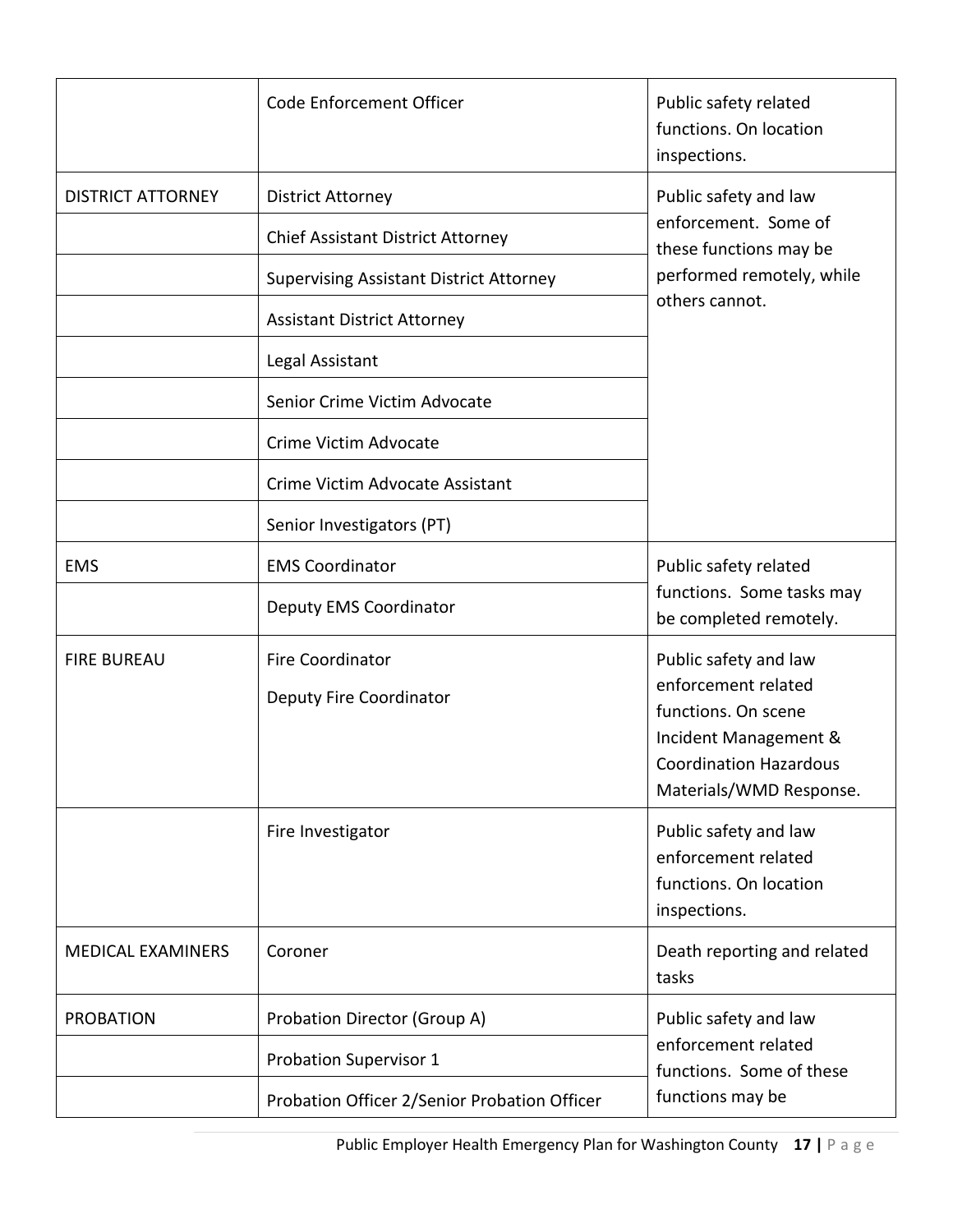|                                                  | <b>Probation Officer 1</b>                       | performed virtually while<br>others cannot.                                                                               |
|--------------------------------------------------|--------------------------------------------------|---------------------------------------------------------------------------------------------------------------------------|
|                                                  | Probation Officer 1 Trainee (transitional title) |                                                                                                                           |
|                                                  | <b>Probation Assistant</b>                       |                                                                                                                           |
| <b>PUBLIC DEFENDER</b>                           | <b>Public Defender</b>                           | Public safety and law                                                                                                     |
|                                                  | <b>Supervising Assistant Public Defender</b>     | enforcement related<br>functions. Some of these                                                                           |
|                                                  | <b>Assistant Public Defender</b>                 | functions may be                                                                                                          |
|                                                  | Assistant Public Defender (PT)                   | performed virtually while<br>others cannot.                                                                               |
| <b>PUBLIC SAFETY</b>                             | Director of Public Safety                        | <b>Public safety Answering</b>                                                                                            |
|                                                  | Deputy Director of Public Safety                 | Point (PSAP) Emergency<br>Management, On-Scene                                                                            |
|                                                  | <b>Communications Center Supervisor</b>          | Incident Management &                                                                                                     |
|                                                  | <b>Supervising Communications Officer</b>        | Coordination, Regional<br>Interoperable                                                                                   |
|                                                  | <b>Communications Officer FT</b>                 | Communications                                                                                                            |
|                                                  | <b>Communications Officer Per Diem</b>           | Coordination, Hazardous<br>Materials/WMD Response                                                                         |
|                                                  | Deputy Public Safety Coordinator (PT)            | Hazard Mitigation.                                                                                                        |
|                                                  | <b>Administrative Secretary</b>                  |                                                                                                                           |
| <b>SHERIFF'S</b><br><b>DEPARTMENT &amp; JAIL</b> | Sheriff                                          | Public safety and law<br>enforcement related<br>functions including road<br>patrol and inmate services<br>at County jail. |
|                                                  | Undersheriff                                     |                                                                                                                           |
|                                                  | Captain                                          |                                                                                                                           |
|                                                  | Lieutenant                                       |                                                                                                                           |
|                                                  | <b>Investigator Sergeant</b>                     |                                                                                                                           |
|                                                  | Investigator                                     |                                                                                                                           |
|                                                  | Sergeant                                         |                                                                                                                           |
|                                                  | <b>Deputy Sheriff</b>                            |                                                                                                                           |
|                                                  | Civil Clerk                                      |                                                                                                                           |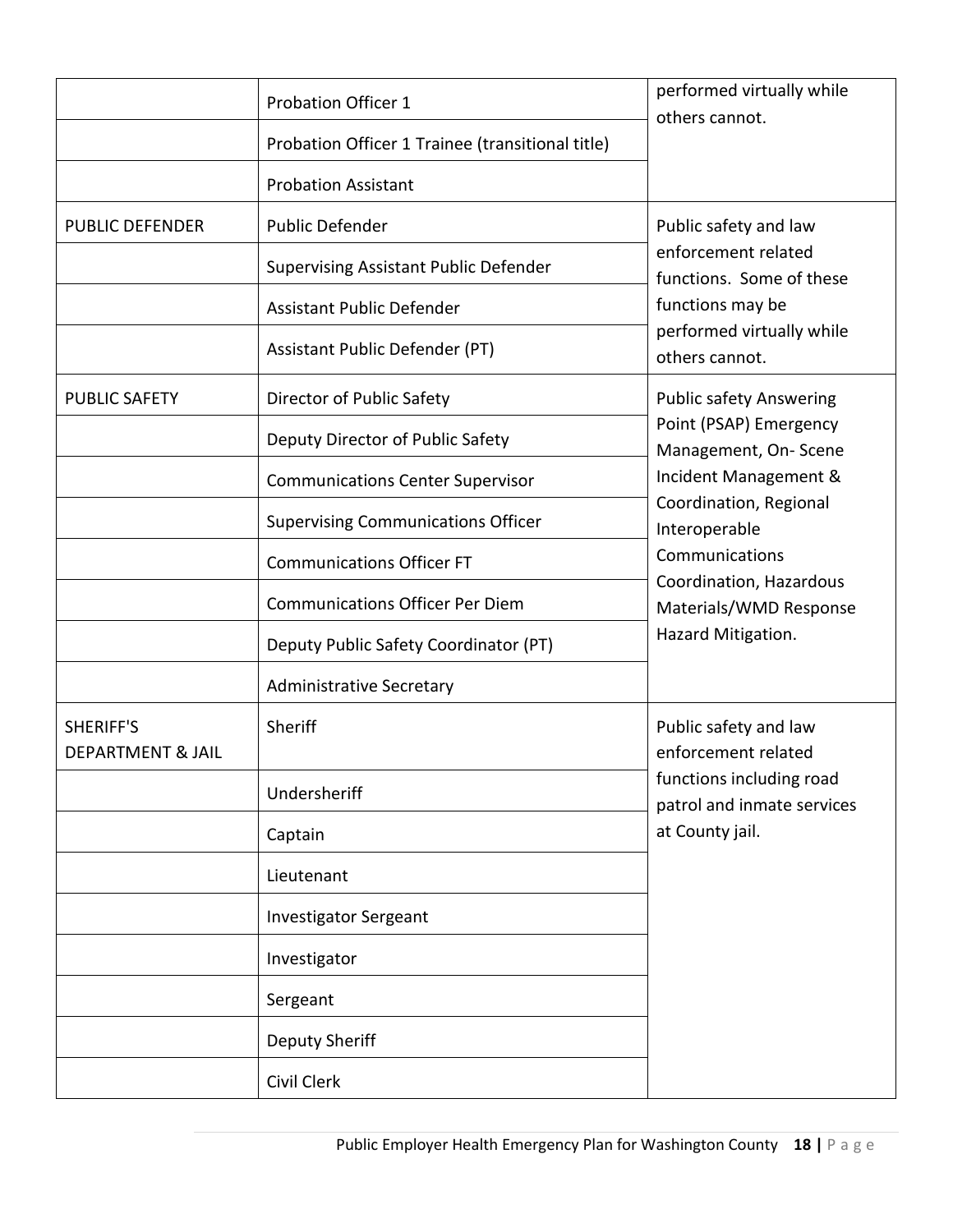|                                         | Deputy PT                                  |                                                                                    |
|-----------------------------------------|--------------------------------------------|------------------------------------------------------------------------------------|
|                                         | <b>Court Attendant</b>                     |                                                                                    |
|                                         | <b>Special Patrol Officer</b>              |                                                                                    |
|                                         | <b>Corrections Administrator</b>           |                                                                                    |
|                                         | <b>Assistant Corrections Administrator</b> |                                                                                    |
|                                         | Cook Manager                               |                                                                                    |
|                                         | Cook                                       |                                                                                    |
|                                         | <b>Assistant Cook</b>                      |                                                                                    |
|                                         | <b>Senior Corrections Officer</b>          |                                                                                    |
|                                         | <b>Corrections Officer</b>                 |                                                                                    |
|                                         | <b>Corrections Officer PT</b>              |                                                                                    |
|                                         | Dietetic Services Supervisor               |                                                                                    |
|                                         | LPN, PT                                    |                                                                                    |
|                                         | LPN                                        |                                                                                    |
|                                         | <b>RN</b>                                  |                                                                                    |
|                                         | RN, PT                                     |                                                                                    |
|                                         | <b>Supervising Nurse</b>                   |                                                                                    |
| <b>WEIGHTS &amp;</b><br><b>MEASURES</b> | Director, Weights & Measures               | Regulation of weights &<br>measures in use in business<br>must be done on location |
| YOUTH BUREAU /<br><b>ALTERNATIVE</b>    | County, Youth Director                     | Public safety law<br>enforcement related                                           |
| <b>SENTENCING</b>                       | Assistant Director Youth Bureau / Alt Sent | functions. Some of these<br>functions may be                                       |
|                                         | Alcohol/Substance Abuse Prg Coord.         | completed remotely while                                                           |
|                                         | Alternative Sentencing Program Assistant   | others cannot.                                                                     |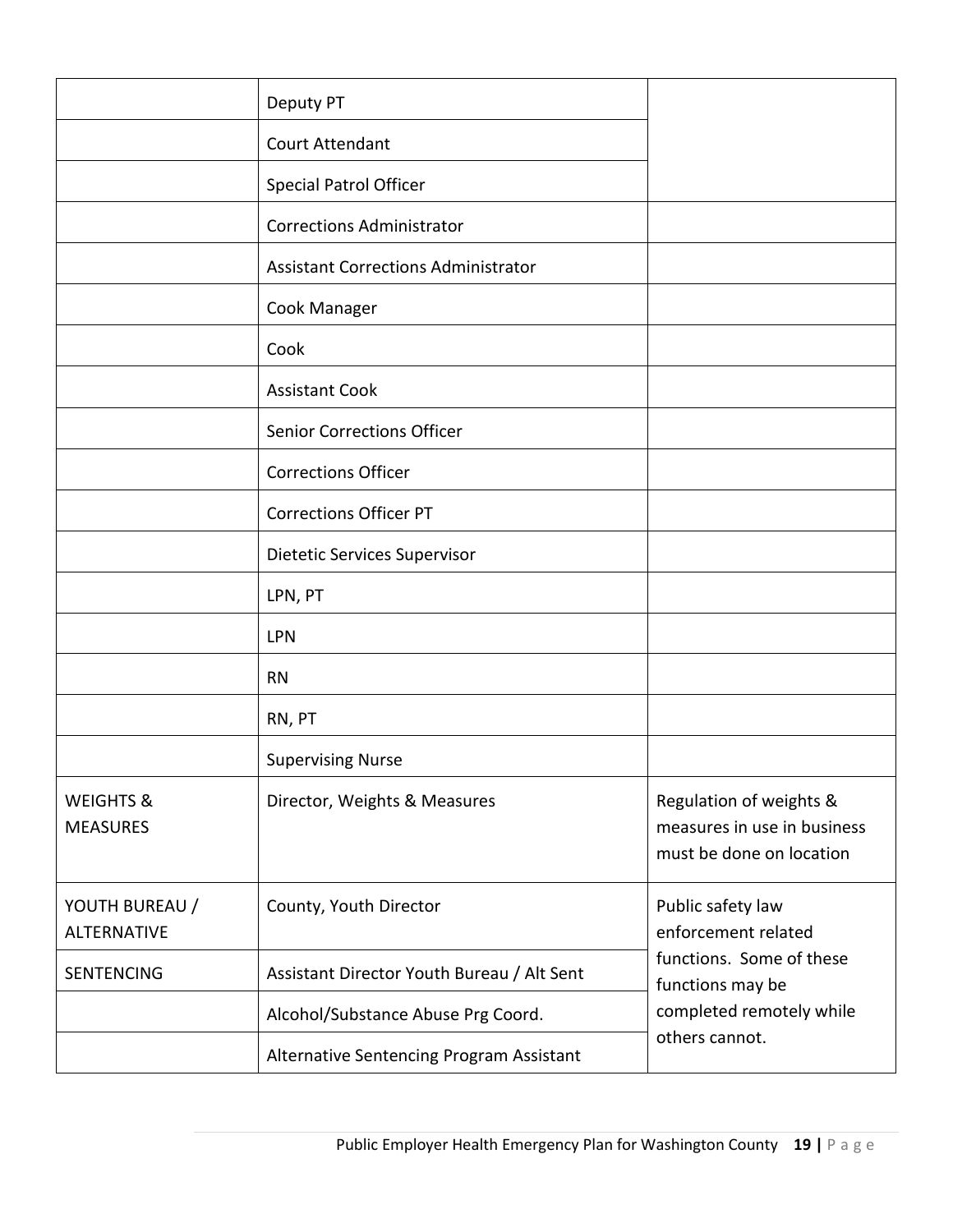| Alternative Sentencing Program Assistant<br>(seasonal) |  |
|--------------------------------------------------------|--|
| <b>Court Referral Specialist</b>                       |  |
| Program Specialist                                     |  |
| Youth Bureau / Alt Sent Supervisor                     |  |